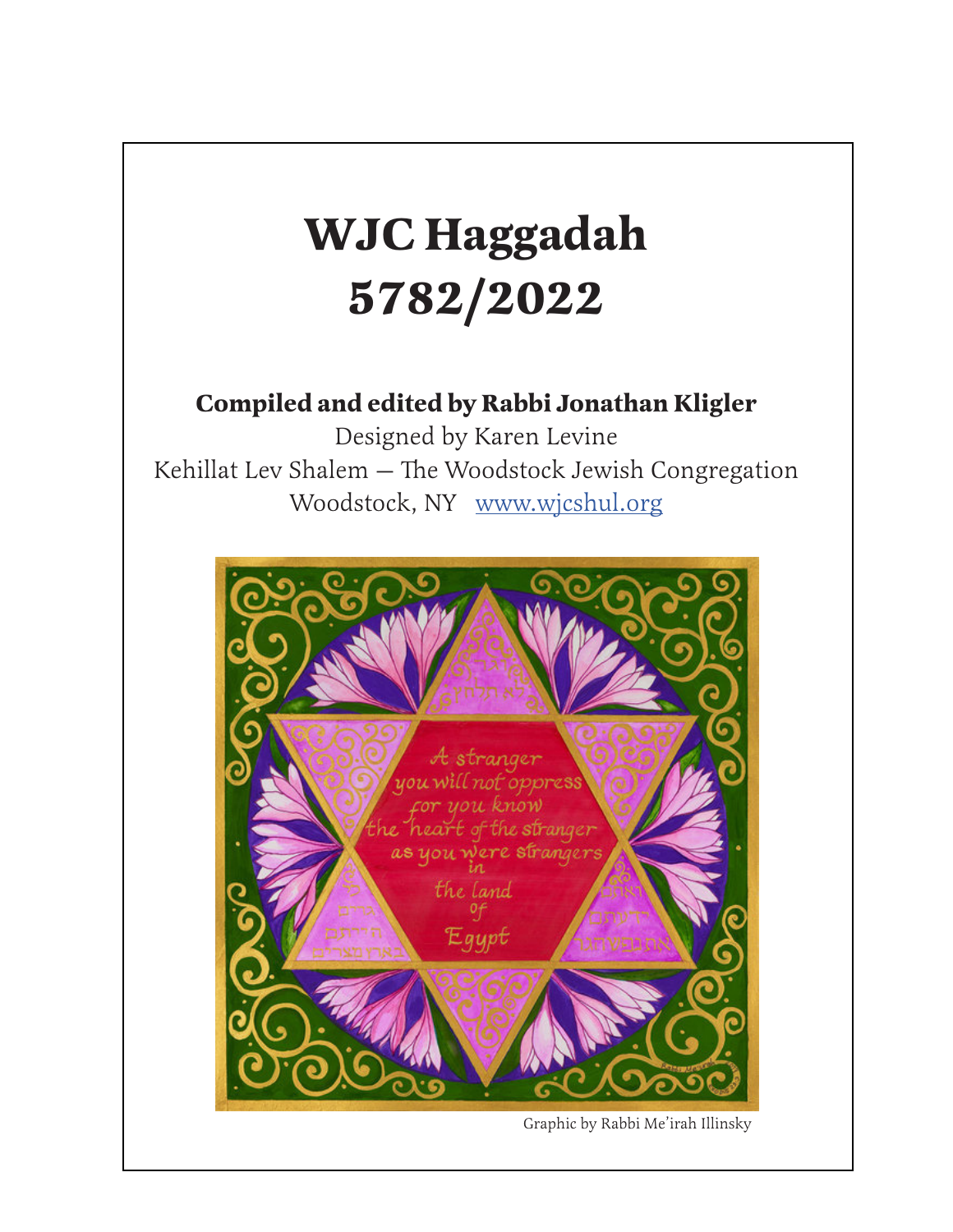# **הדלקת נרות —Candlelighting**

# בְּרוּךְ אַתָּה יהוה אֱלֹהֵינוּ מֶלֶךְ הָעוֹלָם אֲשֶׁר קִדְשָׁנוּ<br>בִּמְצִוֹתֲיו וְצִוָּנוּ לִהַדְלִיק נֵר שֵׁל יוֹם טוֹב:

*Barukh atah Adonai, Eloheinu melekh ha'olam, asher kidshanu b'mitzvotav v'tzivanu l'hadlik ner shel yom tov.*

Blessed are you, Eternal One our God, your presence fills the Universe, you have made us holy with your mitzvot and commanded us to kindle the festival lights.

# בְּרוּךְ אַתָּה יהוה אֱלֹהֵינוּ מֶלֶךְ הָעוֹלָם שֶׁהֶחֱיָנוּ<br>וְקִיָּמְנוּ וְהִגִּיעָנוּ לַזְּמַן הַזֵּה:

*Barukh atah Adonai, Eloheinu melekh ha'olam she'hekhiyanu vekiyemanu vehigi'anu laz'man hazeh.*

Blessed are you, Source of Life our God, who has kept us alive, sustained us, and allowed us to reach this moment.

# **The Order | הסדר**

# קַדֵ<sup>ּ</sup>שׁ, וּרְחַץ, כַּרְפַּס, יַחַץ, מַגִּי<sub>ָ</sub>ד, רַחְצְה, מוֹצִיא מַצְה מְרוֹר, כּוֹרֶךְ, שָׁלְחָן עֹוֹרֵךְ,<br>צְפוּן, בְּרֵךְ, הַלֵּל, נִרְצָה:

*Kadeish, Urkhatz, Karpas, Yakhatz, Magid, Rokhtzah, Motzi Matzah, Maror, Koreikh, Shukhan Oreikh, Tzafun, Bareikh, Hallel, Nirtzah.*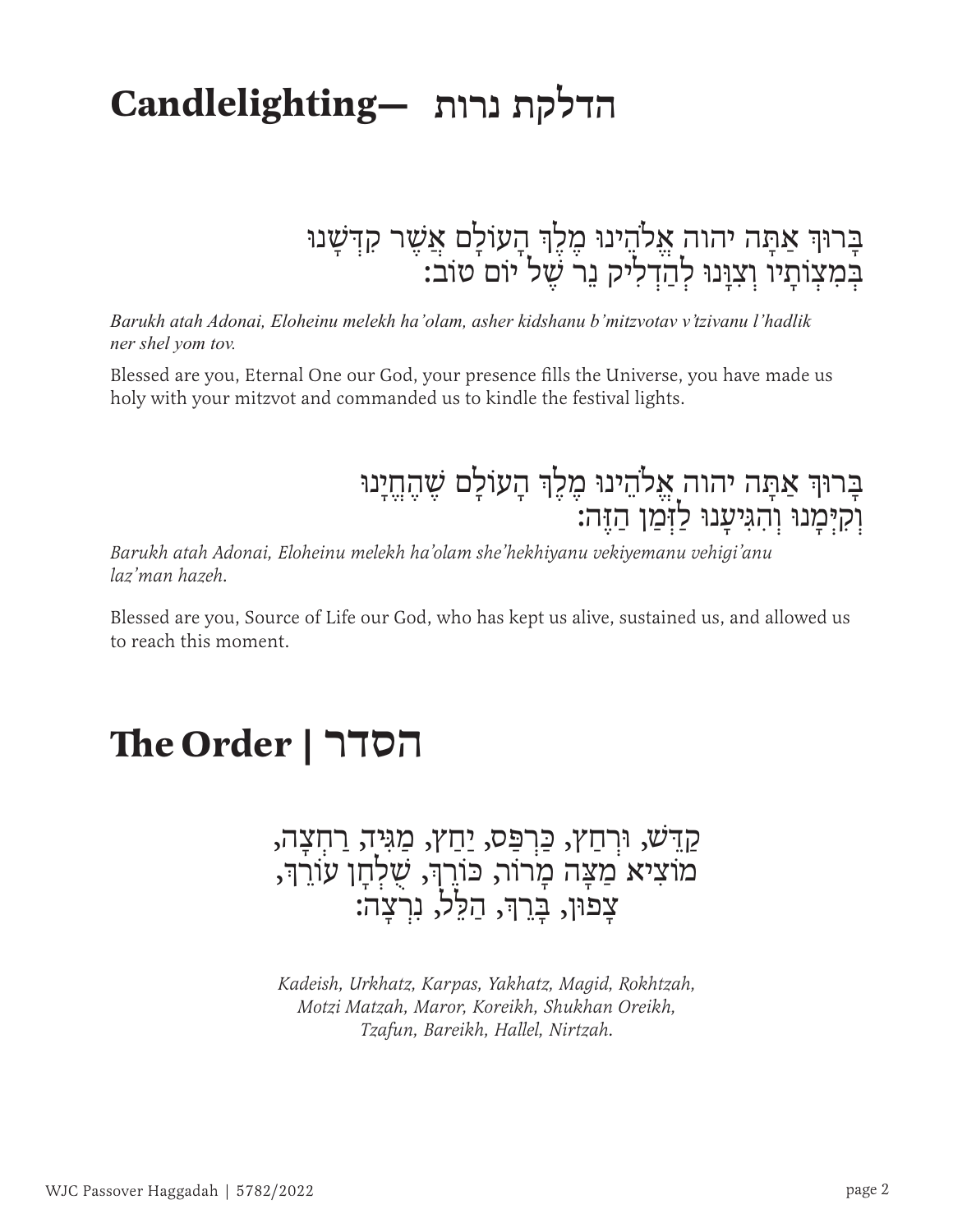# **Kadeish – First Cup | קדש**

*Raise your cup!*

ַ כַּבְרִי מַרָנָן וְרַבְּנָן וְרַבּוֹתַי: ּבַּרוּךְ אַתֲה יהוה אֵלֹהֵינוּ מֵלֵךְ הַעֹוֹלָם בּוֹרֵא פִּרִי הַגָּפֵן: בָרוּךְ אַתָּה יהוה אֱלֹהֵינוּ מֶלֶךְ הָעוֹלָם אֲשֶׁר בְּחַר בְּנוּ עִם כְּל-עָם וְ רֹוֹמְמָנוּ עִם כָּל-לָשׁוֹן וְקִדְשָׁנוּ בְמִצְוֹתָיו וַתִּתֶּן-לָנוּ יהוה אֱלֹהֵינוּ בְאַהֲבָה מוֹעֲדִים לְשִׁמְחָה חַגִּים וּזְמַנִּים לְשָׁשׂוֹן אֶת-יוֹם חַג הַמַּצוֹת<br>הַזֶּה: זְמַן חֵרוּהֵנוּ מִקְרָא קֹדֶשׁ זֵכֶר לִיצִיאַת מִצְרָיִם. כִּי בְנוּ בְחַרְתָּ הַזֶּה: וְמַן חֵרוּתֵנוּ מִקְרָא קֹדֶשׁ זֵכֶר לִיצִיאַת מִצְרָיִם. כִּי בְנוּ בְחַרְתָּ<br>וְאוֹתָנוּ קִדַּשְׁתָּ עִם כָּל-הָעַמִים: וּמוֹעֲדֵי קִדְשֶׁךָּ בְּשִׂמְחָה וּבְשָׂשֹוֹן<br>הנחלתנוּ:

ּבְרוּךְ אַתָּה יהוה מִקַדֵּשׁ יִשְׂרַאֵל וְהַזִמַּנִּים:

*Barukh atah Adonai, Eloheinu melekh ha'olam, borei p'ri hagafen.*

*Barukh atah Adonai Eloheinu melekh ha'olam asher bakhar banu im kol am v׳rom׳manu im kol lashon v׳kid׳shanu b׳mitzvotav vatiten lanu Adonai Eloheinu b׳ahavah moadim l׳simkhah hagim uz׳manim l׳sason et yom hag hamatzot hazeh. Z׳man heiruteinu mikra kodesh zeikher litzi'at mitzrayim. Ki vanu vakharta v׳otanu kidashta im kol ha'amim, umo׳adei kod׳shekha b׳simkhah uv׳sason hinkhaltanu.*

*Barukh atah Adonai m׳kadeish yisra'eil v׳hazmanim.*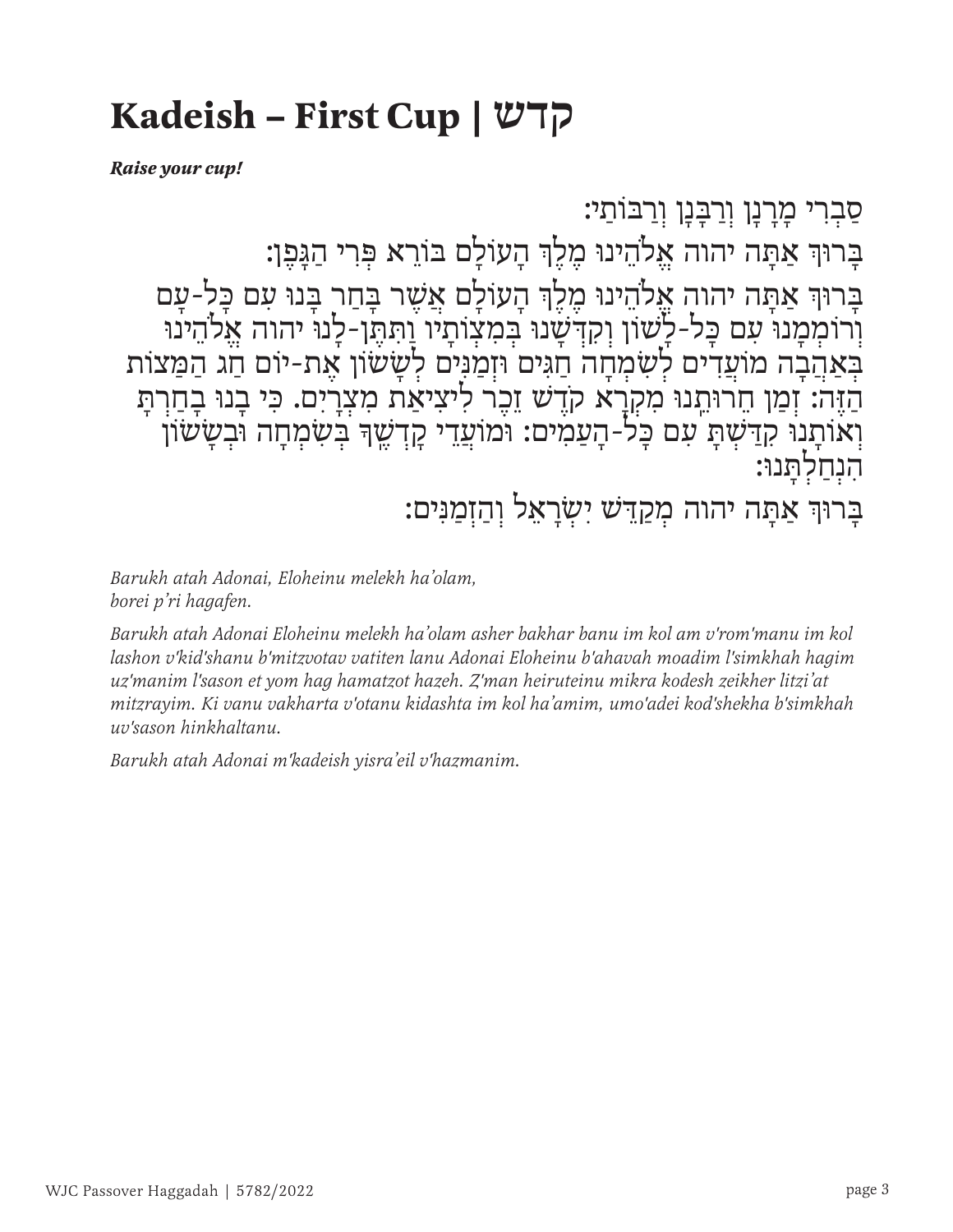# **Urkhatz – Handwashing | ורחץ**

#### **A BLESSING FOR WASHING HANDS**

As we wash our hands We pray, Blessed is the Soul of the Universe, Breathing us in and breathing us out. May our breaths continue And our health and the health of all Be preserved In this time of sickness and fear of sickness. Holy Wholeness, We take as much responsibility for this as we can By observing the obligation to wash our hands Thoroughly: For as long as it takes to say this prayer.

Amen.

*—Trisha Arlen*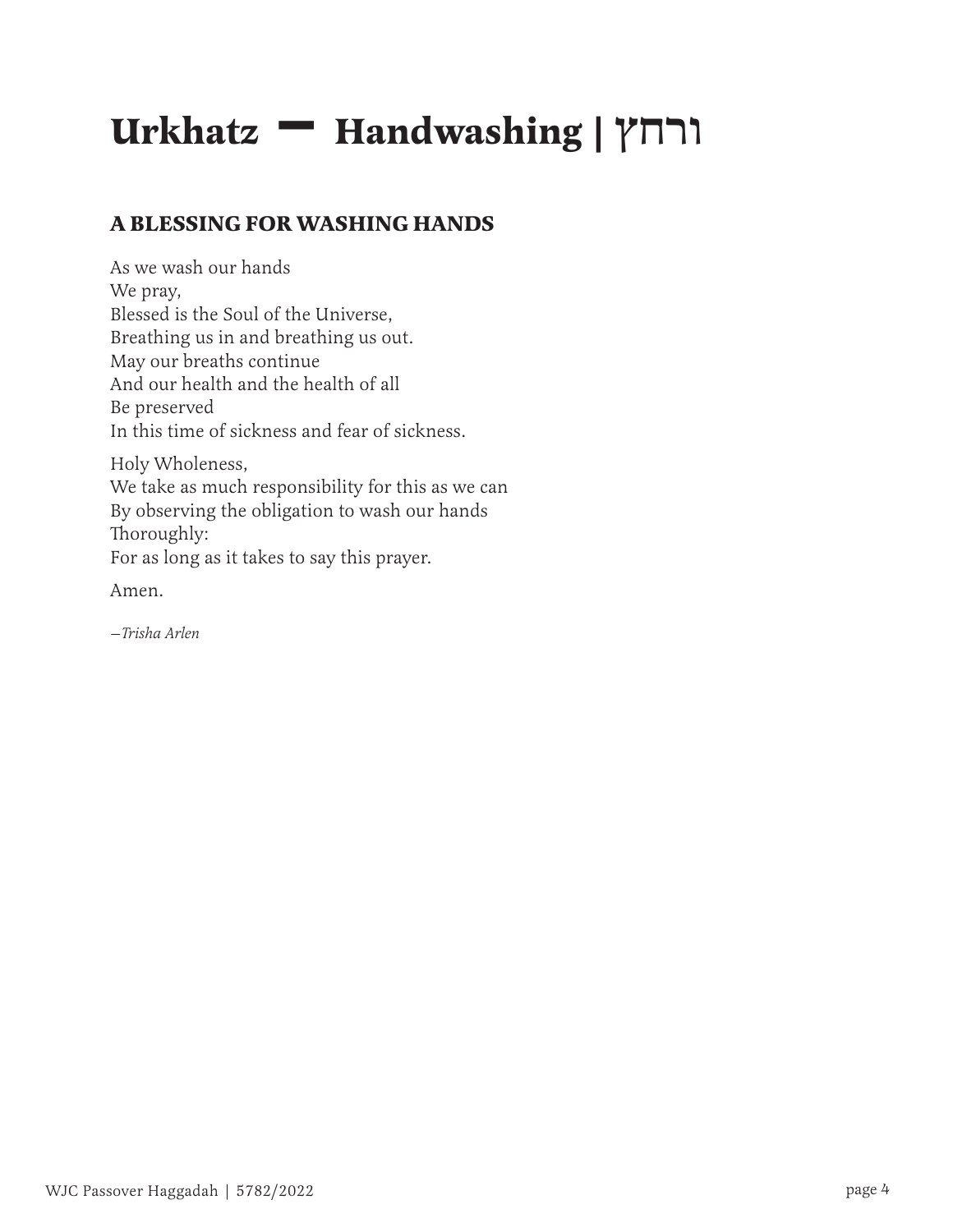# **Karpas — Dipping the Vegetable | כרפס**

Our Passover table is filled with symbolic foods. The genius of the Passover seder is that not only do we retell our ancient tale of liberation, we also ingest it by eating these foods. We actually eat our story, we metabolize it, we become it.

The Haggadah tells us that in every generation we must view ourselves as personally going forth from slavery to freedom. As we eat these foods of our feast of freedom, we embody this instruction.

Symbols are powerful precisely because they bear multiple interpretations. We can always add to the meanings that we imbue into these symbols. Some meanings can become stale over time and lose their force, other meanings resonate across all time, and new meanings are always sprouting. We can always renew our traditions, add to them, and expand upon them. In this way we keep them fresh and potent so that they speak to our moment and to our conditions.

What a wonder and a joy to celebrate Passover anew tonight!

And so we contemplate the Karpas, the sprig of parsley, which we will dip in the salty waters. What do they represent?

#### *(Dip a sprig of parsley—or other vegetable—into the salt water)*

## בַרוּךְ אַתַּה יהוה אֵלֹהֵינוּ מֶלֶךְ הָעוֹלָם ּבּוֹרֵא פְּרִי הָאֲדָמָה:

*Barukh atah Adonai, Eloheinu melekh ha'olam, borei p'ri ha'adamah.*

Blessed are you, Source of Life our God, who creates the fruit of the earth.

*(Eat the parsley)*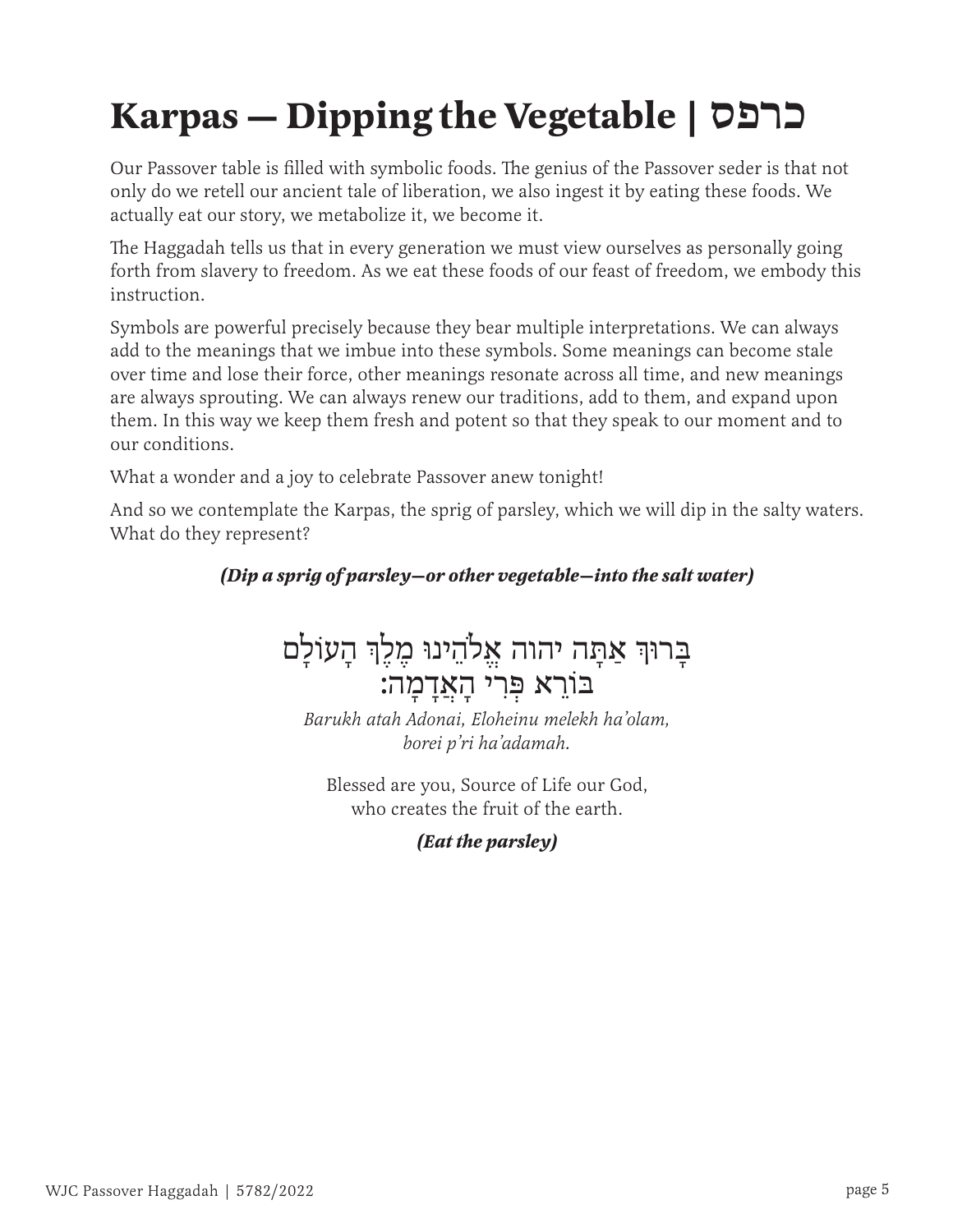# **Yakhatz – Breaking the Middle Matzah | יחץ**

#### *(Take the middle of the three matzot and break it into two pieces. Hold the pieces up.)*

At every Passover seder, we break the middle matzah. In a few moments, we will put the larger piece aside for the Afikoman or dessert. Before we place the smaller piece back between the two whole Matzot, we pause so that we can consider the brokenness in our world.

This has been a year of dislocation and fear around our globe. Countless lives have been shattered by illness and by economic distress, by political instability, by climate catastrophes, by social isolation and by fear of what is to come.

Like our Israelite ancestors in Egypt when they cried out to God, we today might despair over the difficulties in repairing the brokenness of our lives and of our society.

And so we tell the story of our ancestors, slaves of Pharaoh, and we remember: they survived the oppression in Egypt. And they lived to tell the tale. Helping each other, holding each other up, they walked through the Yam Suf, the Red Sea. With persistence and determination, they passed through those difficult times. And

 we will too. But like our ancestors, we must do it together. We must remember to open our hearts, open our hands, open our minds,

and open our community. We will support those in need, offering comfort, companionship, and material support.

And we too will live to tell the tale.

*—With thanks to Rabbi Paul Kipnes* 

*(Wrap the larger piece in a napkin and set it aside. It will be the afikoman. Replace the smaller piece between the other two matzot).*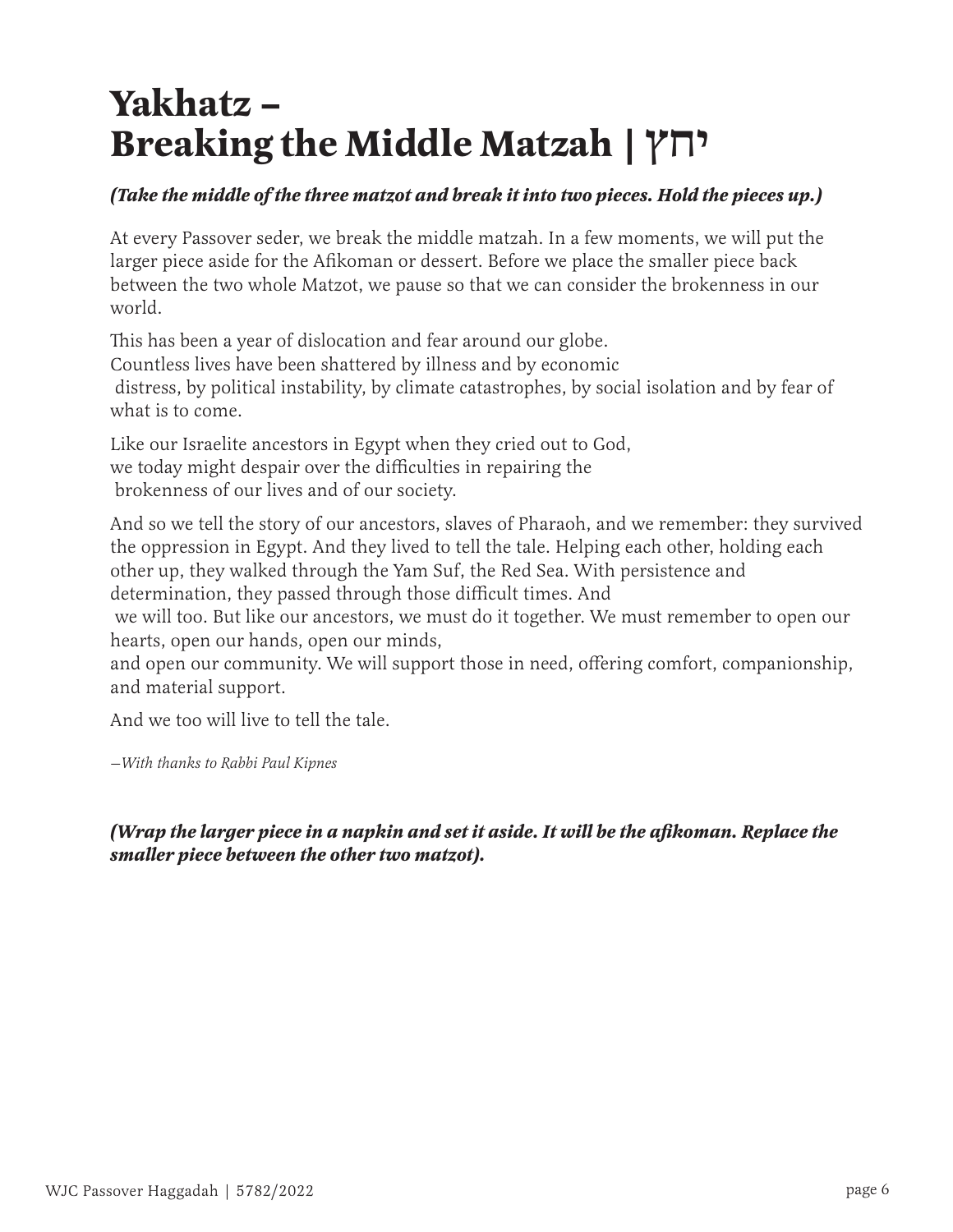# **Magid – Telling the Story | מגיד**

*(Uncover and hold up the matzot.)*

### הָא לַחְמְא עַנְיָא דִּי אֲכְלוּ אַבְהָתְנָא בְּאַרְעָא דְמִצְרֵיִם. כָּל דִּכְפִין יֵיתֵ י וְ יֵכֹול ּכָ ל ּד ִ צְ רִ יְך יֵיתֵ י וְ יִפְ סַ ח. הָ ּׁשַ ּתָ א הָ כָ א לְ ׁשָ נָה הַ ּבָ אָ ה ָ בְּאֲרְעָא דְיִשְׁרַאֵל: הַשָּׁתַּא עַבְדֵי לְשַׁנַה הַבַּאֲה בְּנֵי חֹורִין:

*Ha lakhma anya di akhalu avahatana b'ar'a d'mitzrayim. Kol dikhfin yeitei v'yei'khol, kol ditzrikh yeitei v'yifsach. Hashata hakha, l'shanah haba'ah b'ar'a d'yisrael. Hashata avdei, l'shanah haba'ah b'nei horin.*

This is the bread of poverty, which our ancestors ate in the land of Egypt. Let all who are hungry come and eat. Let all who are in need come and celebrate Passover. Now we are here — next year in the land of Israel. Now we are slaves — next year we will be free.

*— A Night of Questions (adapted)*

יְהִי רָצוֹן מִלְפָנֶיךּ יהוה אֱלֹהֵינוּ וֵאלֹהֵי אֲבוֹתֵינוּ כְּשֵׁם שֶׁלָקְחְתָּ גּוֹי ؗۻקֶרֶב גּוֹי וְהֶעֱבַרְתָּ אֶת־עַמְּךָ יִשְׂרָאֵל בְּתוֹךְ הַיָּם, כֵּן תְּרַחֵם עַל<br>אַחֵינוּ כָּל־בֵּית יִשְׂרָאֵל וְכָל יוֹשְׁבֵי תֵּבֵל הַנְּתוּנִים בְּצָרָה וּבְשָׁבְיָה,<br>הָעוֹמְדִים בֵּין בַּיָּם וּבִין בַּיַּבְשָׁה ּהָעוֹמְדִים בֵּין בַּיָּם וּבִין בַּיַּבְּשָׁה. תַּצִילֵם וְתוֹצִיאֵם מִצְּרָה לִרְוָחָה<br>וּמֵאֲפֵלַה לִאוֹרַה וּמִשִּׁעִבּוּד לִגְאוּלַה, בִּמְהֶרַה בִיַמֵינוּ וְנֹאמַר אַמֵן.

May it be your will, Eternal One our God and God of our ancestors, that just as you took the Israelites from among the Egyptians and led them through the sea, so may you have mercy on those among the House of Israel and among all people who are distressed or oppressed, whether on land or sea, whether in body or spirit. Save them and take them from the narrow straits to abundant spaciousness, from darkness to light, from sickness to health, from enslavement to redemption, speedily in our days and let us say: Amen.

*— A Night of Questions (adapted)*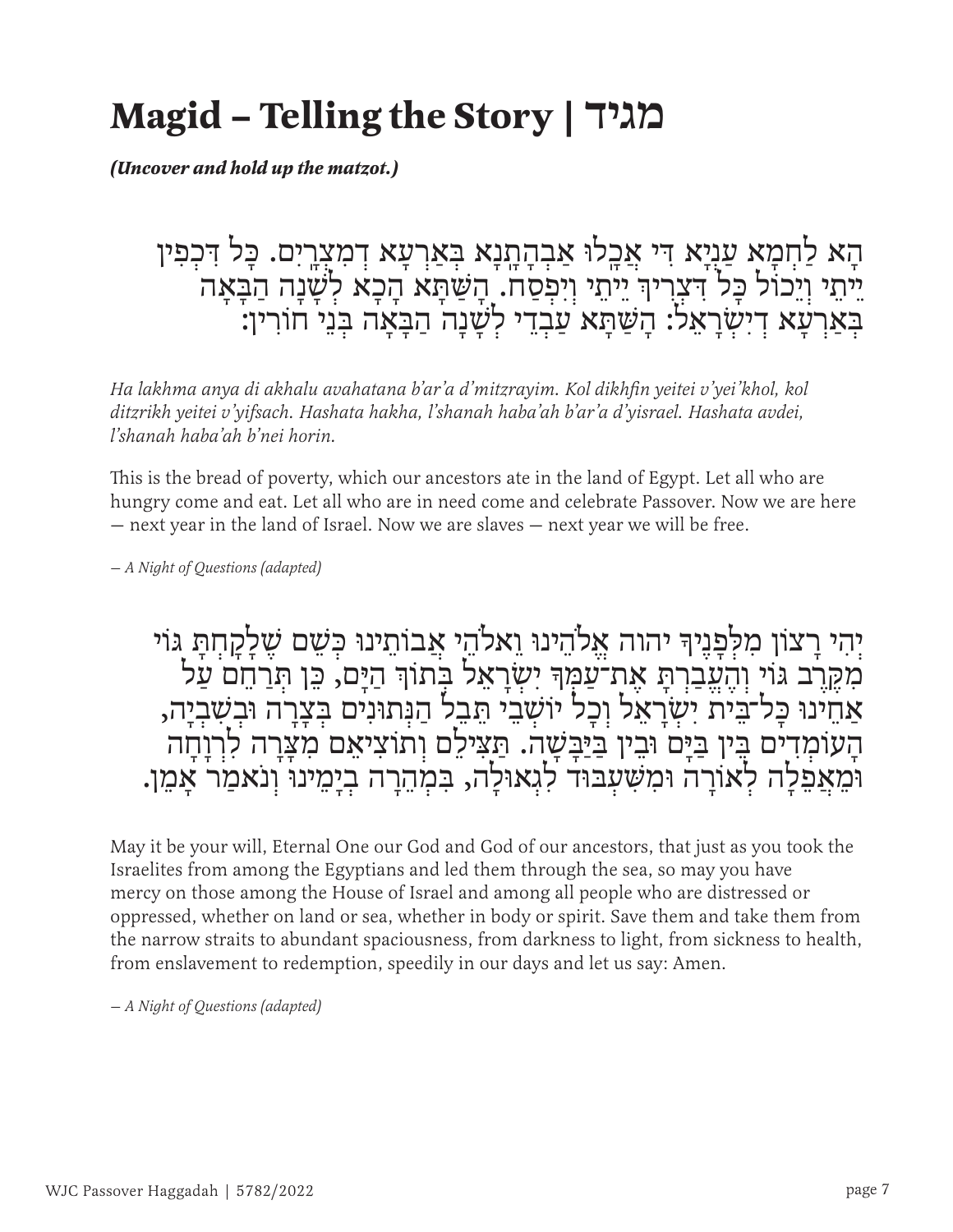מַה וִּשָּׁתַּנָּה הַלֵּיִלָה הַזֶּה מִכָּל הַלֵּילֹות: ּשֶׁבְּכָל הַלֵּילֹות אֲנוּ אוֹכְלִין חָמֵץ וּמַצָּה<br>הַלֵּיְלַה הַזֶּה כִּלֹוֹ מַצַּה: ּשֶׁבְּכָל הַלֵּילוֹת אֲנוּ אוֹכְלִין שְׁאָר יְרָקוֹת:<br>הַלֵּיְלַה הַזֵּה מַרוֹר: שֶׁבְּכְל הַלֵּילוֹת אֵין אֲנוּ מַטְבִּילִין אֲפִילוּ פִּעַם אֶחָת:<br>הַלֵּיְלָה הַזֶּה שִׁתֵּי פִעֲמִים: ֹשֶׁבְּכָל הַלֵּילֹוֹת אֲנוּ אוֹכְלִין בֵּין יוֹשָׁבִין וּבֵין מְסֻבִּין:<br>הַלֵּיְלָה הַזֵּה כִּלֵּנוּ מִסְבִּין:

*Mah nishtanah ha'lailah hazeh mikol ha'leilot? She'b'khol ha'lei'lot, anu okhlin, hametz u'matzah. Ha'lailah ha'zeh, kulo matzah.*

*She'b'khol ha'lei'lot, anu okhlin, she'ar y'rakot. Ha'lailah ha'zeh maror.*

*She'b'khol ha'lei'lot, ein anu matbilin, afilu pa'am akhat. Ha'lailah ha'zeh, shtei f'amim.*

*She'b'khol ha'lei'lot, anu okh'lin, bein yoshveen u'vein m'subin. Ha'lailah ha'zeh, kulanu m'subin.*

#### **HOW IS THIS NIGHT DIFFERENT FROM ALL OTHER NIGHTS?**

Why on all other nights do we eat hametz and matzah, but on this night only matzah?

Why on all other nights do we eat all kinds of greens, but on this night we focus on bitter herbs?

Why on all other nights do we not dip one food into another, but on this night we dip twice?

Why on all other nights do we eat either sitting or reclining, but on this night we all recline?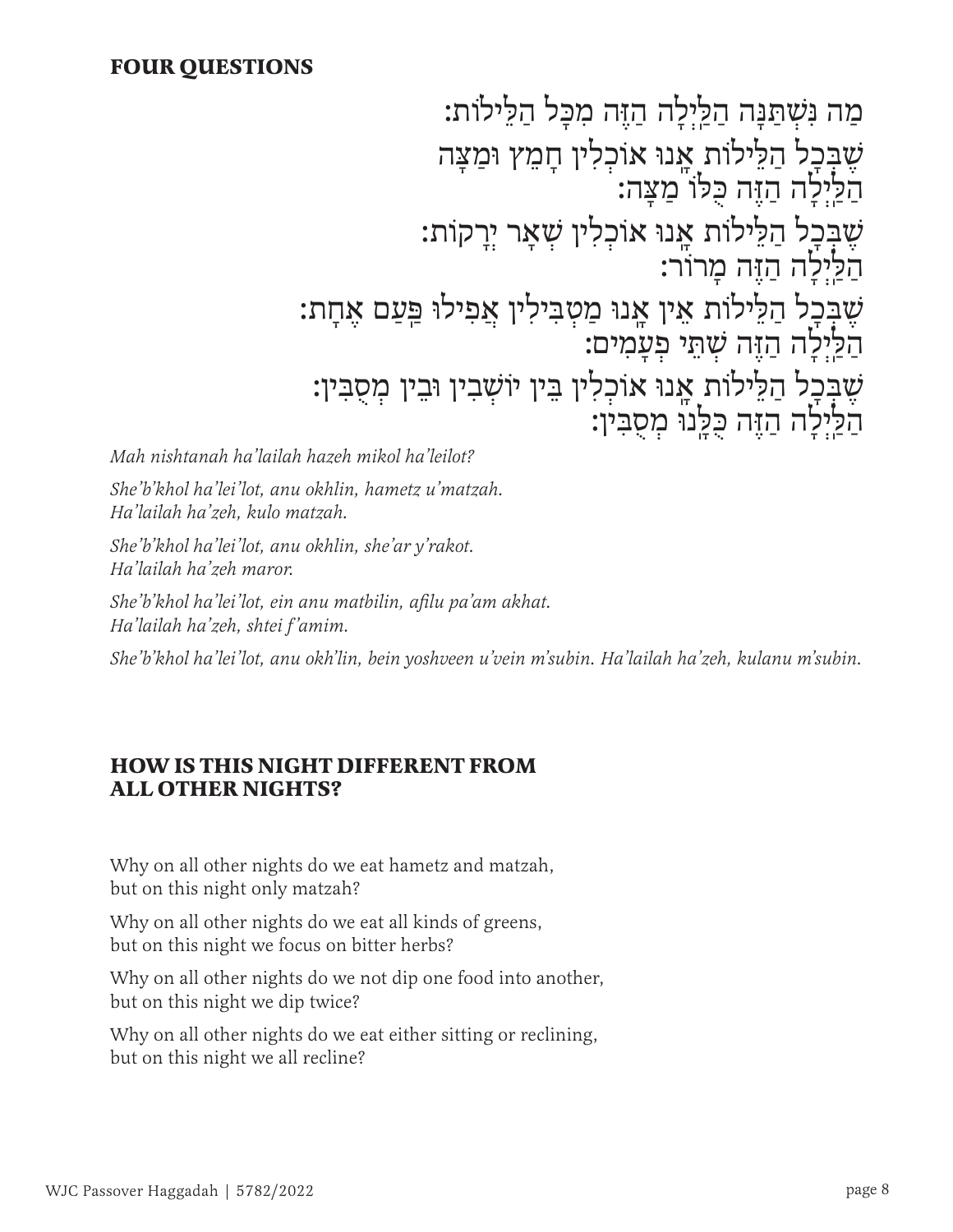עֲבָדִים הָיִינוּ לְפַרְעֹה בְּמִצְרֵיִם: וַיּּוֹצִיאֵנוּ יהוה אֱלֹהֵינוּ מִשָּׁם בְּיָד הַ דְּנְהָ וּבִזְרוֹעַ נְסִוּיָה וְאִלוּ לֹא הוֹצִיא הַקְדוֹשׁ בְּרוּךְ הוּא אֶת־אֲבוֹהֵינוּ<br>מִמְּצְרַיִם הֲרֵי אֲנוּ וּבָנִינוּ וּבִנִי בָנִינוּ מִשְׁעִבַּדִים הַיִּינוּ לִפַרְעֹה בִמְצְרֵיִם: וַ אֲפִילוּ כֻּלֲנוּ חֲכָמִים כֻּלֵּנוּ נְבוֹנִים כֻּלֵּנוּ זְקֵנִים כֻּלֵּנוּ יוֹדְעִים אֶת־ הַתּוֹרָה מִצְוָה עָלֵינוּ לְסַפֵּר בִּיצִיאַת מִצְרֵיִם: וִכָּל הַמַּרִבֵּה לִסַפֵּר בִיצִיאַת מִצְרֵיִם הֲרֵי זֶה מְשָׁבַח:

We were slaves to Pharaoh in Egypt. The Eternal One our God brought us out from there with a strong hand and an outstretched arm. Had God not taken our ancestors out of Egypt, then we and our children and our children's children would still be enslaved to Pharaoh. Therefore, even if all of us were wise scholars, all of us were sages, all of us were experienced in the ways of the world, all knowledgeable in Torah, it would still be our responsibility to tell about the Exodus from Egypt. And whoever expands upon our story of liberation is worthy of praise.

### עֲבַדִים הַיִּינוּ עַתֲה בְּנֵי חוֹרִין

*Avadim hayinu, hayinu atah b'nei horin, b'nei horin Avadim hayinu atah atah b'nei horin Avadim hayinu atah atah b'nei chorin b'nei horin* We were slaves, now we are free!

# וִכְל הַמַּרְבֶּה לְסַפֵּר בִּיצִיאַת מִצְרֵיִם הֲרֵי זֶה מִשָּׁבַח:

*V'khol hamarbeh l'sapeir bi'tziat mitzrayim harei zeh m'shubakh.*

And whoever expands upon our story of liberation is worthy of praise.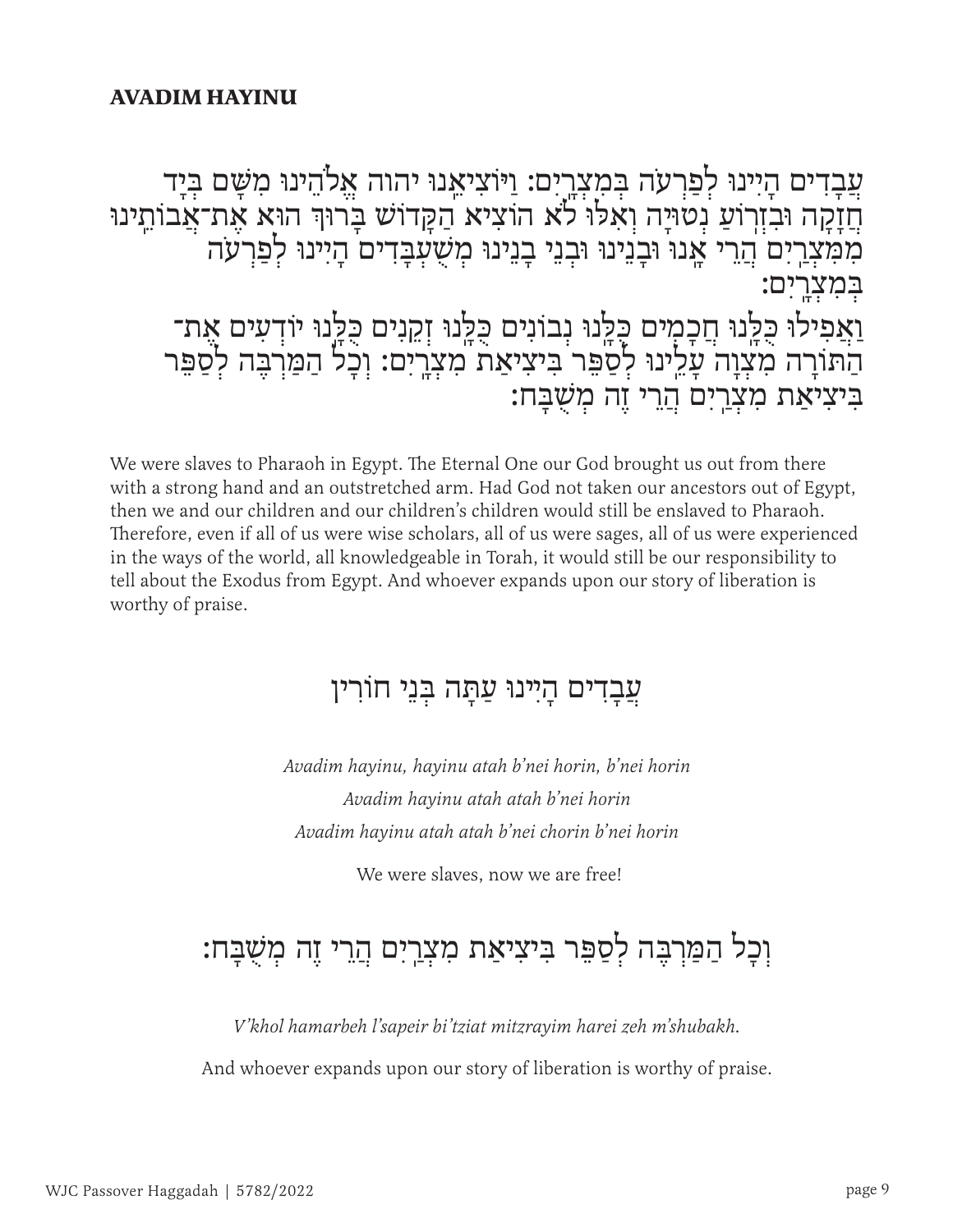#### **GO DOWN MOSES**

When Israel was in Egypt Land Let My people go Oppressed so hard they could not stand Let My people go

Go Down, Moses, way down to Egypt land Tell old Pharaoh to let My people go

Thus spoke the Lord bold Moses said Let My people go If not I'll strike your first born dead Let My people go

Go Down, Moses, way down to Egypt land Tell old Pharaoh to let My people go

No more shall they in bondage be Let My people go And too may all humankind be free Let My people go

Go Down, Moses, way down to Egypt land Tell old Pharaoh to let My people go

#### **LET CREATION GROW!**

New Pharaohs rise to scorch the earth Let creation grow Big coal and oil parch new birth Let creation grow

Rise up, people, rise up in every land Tell all Pharaohs: Let creation grow!

For the Breath of Life still offers hope Let creation grow With sun and wind we well can cope Let creation grow

Rise up, people, rise up in every land Tell all Pharaohs: Let creation grow!

Oh humankind please heed the call Let creation grow Our Mother Earth weeps for us all Let creation grow

Rise up, people, rise up in every land Tell all Pharaohs: Let creation grow!

*— Rabbi Arthur Waskow, adapted by JK*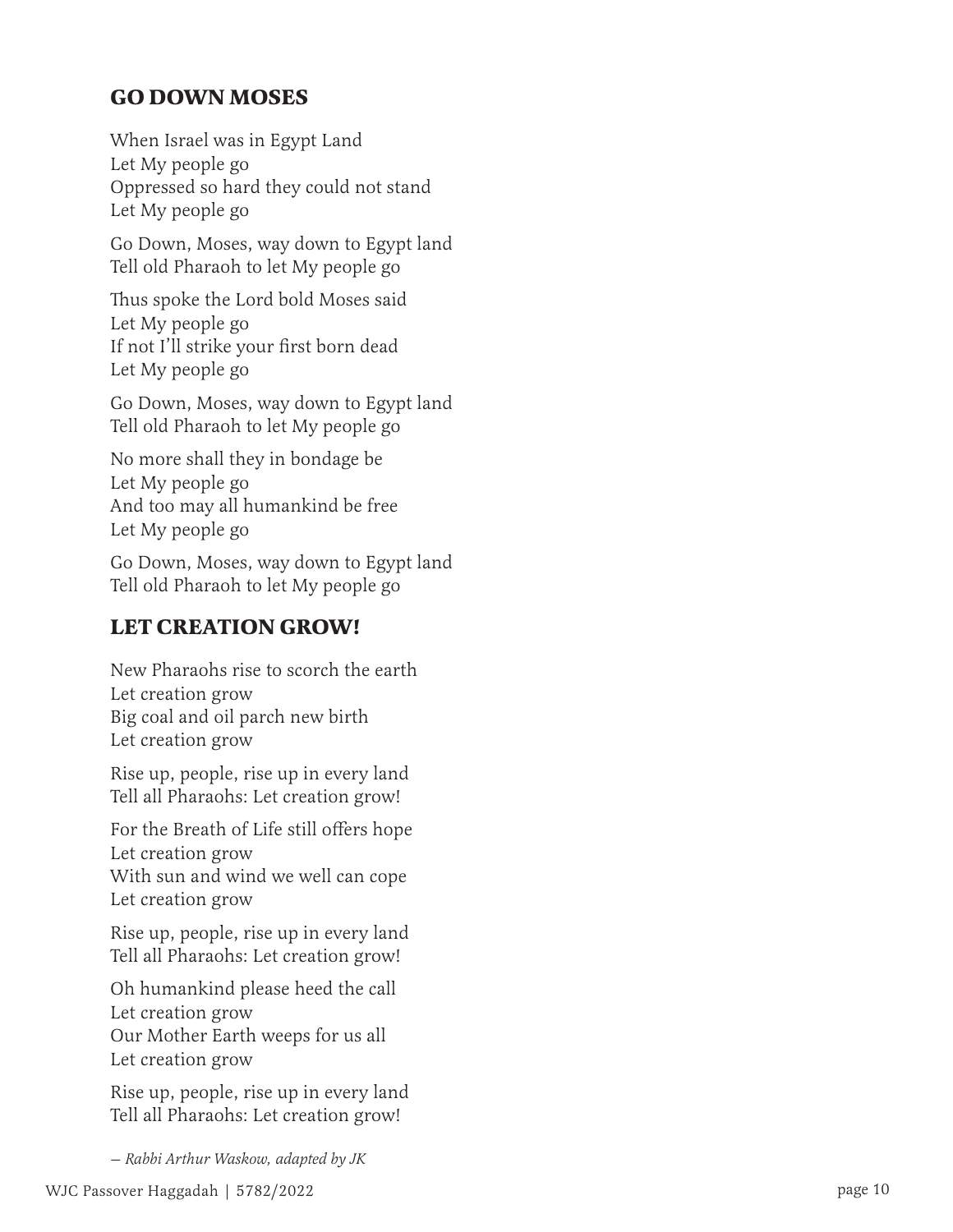#### **WEB OF WOMEN**

Long ago on Egyptian soil The Hebrew children multiplied, the Hebrew children toiled. Nasty Pharaoh, he made a lot of noise He told Shifrah and Puah to kill the baby boys!

#### Chorus:

It was a web of women, a web of women That kept the Hebrew children alive, It was a web of women, a web of women That helped the Hebrew children to survive.

Shifra and Puah ignored Pharaoh's scorn They were loving midwives, they helped life be born. Pharaoh was a mad man, a monster through and through But women have the power to do what they must do!

#### Chorus

The Hebrew women in those dark years They kept having babies, they pushed past their fears. Yocheved had a baby, Moshe was his name And he would lead his people to freedom once again!

#### Chorus

Shifra and Puah, Yocheved, Miriam, Pharaoh's daughter, the list goes on and on, Long ago, as the Torah states Women made the difference, women kept the faith!

#### Chorus

*— Rabbi Yaakov Gabriel*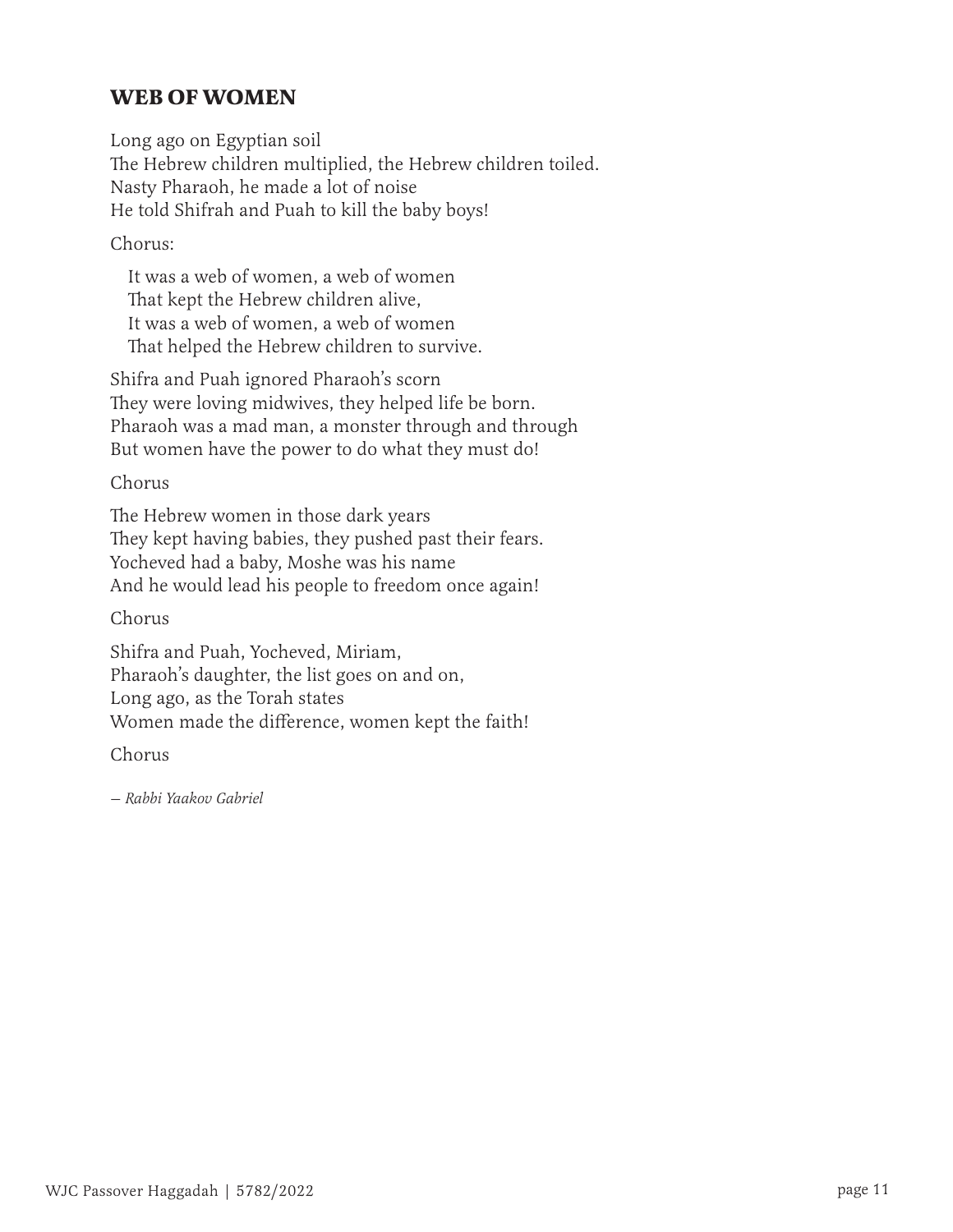#### **RECOUNTING THE PLAGUES**

Following the mandate of Jewish tradition, as we recite each of the ten plagues, we take a drop of wine out of our cup of joy and diminish it, acknowledging that our liberation was accompanied by the suffering and death of others.

> דָם *צְבַּרְדֵּעַ כִּנִּים עַרוֹב* דֶבֶר שְׁחִין בְּרָד אַרְבֶּה חֹשֶׁןּ<sup>ָ</sup> מַכַּת<sup>ָ</sup>בְּכוֹרוֹת

> > *Dam Tz'fardeya Kinim Arov Dever Sh'khin Barad Arbeh Hoshekh Makat Bekhorot*

Blood Frogs Lice Wild Beasts Pestilence Boils Hail Locusts Darkness Slaying of the First Born

We also face plagues today, both real and figurative. The literal plague of Covid-19 has killed millions around the world, ruined the health of unknown numbers, and caused untold suffering and loss. Indeed, The Mal'akh Hamavet — the Angel of Death - remains abroad in our world.

But let us also name the other forces that plague us today. By naming them, yes, we diminish our cup of joy. But by naming them we can then also confront them, and strive to overcome them. We are named Israel after our father Jacob who wrestled with an angel throughout that long night, and refused to succumb. To merit the name Israel we too must not shrink from our engagement with the darkness as well as the light.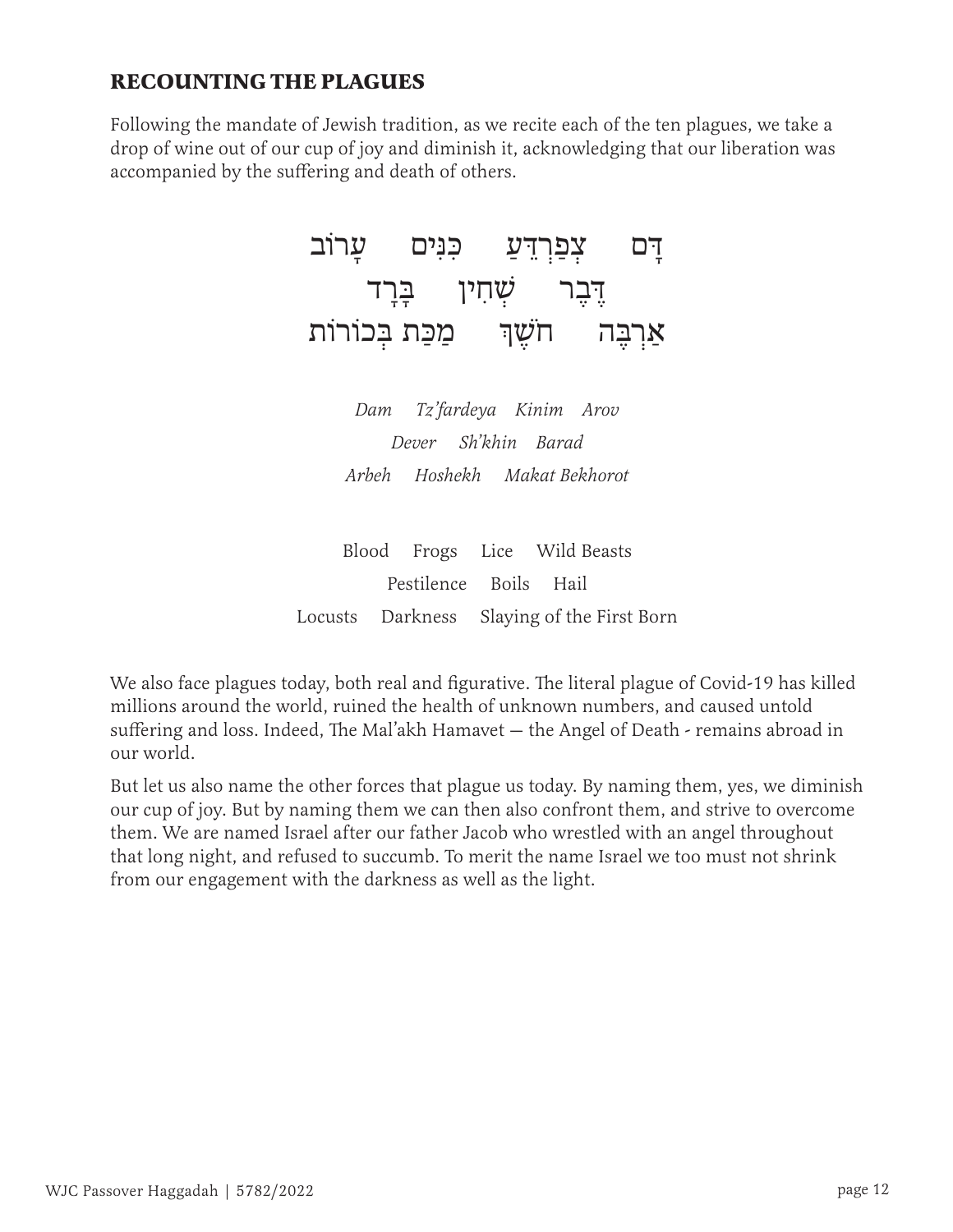#### **RUN TO THEM**

*(In the Voice of an Unknown Slave)*

I ran so fast, I couldn't look over my shoulder. I ran so fast, I didn't feel my legs. I ran so fast, the child clinging to my hip thought we, like birds, were flying. I ran so fast I out-ran my fear.

When we reached the sea, I just kept running. We were running for our lives, with nothing more than what we could carry on our backs. We left our homes, our community, everything we knew. Always the stranger.

That was long ago, but you must not forget. When you see the refugee washed ashore on rafts through waters that did not part, Remember me, your ancestor, a slave. Remember the people of your tribe.

When you see the refugee children, hungry for the mothers and fathers who did not survive, looking to the sky for manna that does not fall, Remember where you came from. The Eternal freed us from Egypt by a mighty hand, by an outstretched arm. When you see the refugee today, remember this. They are the strangers, and you are free. The hands of free people are mighty And yours are the outstretched arms. Run to them.

*— Desirée O'Clair, from In the Voice of Our Mothers Haggadah p. 29.*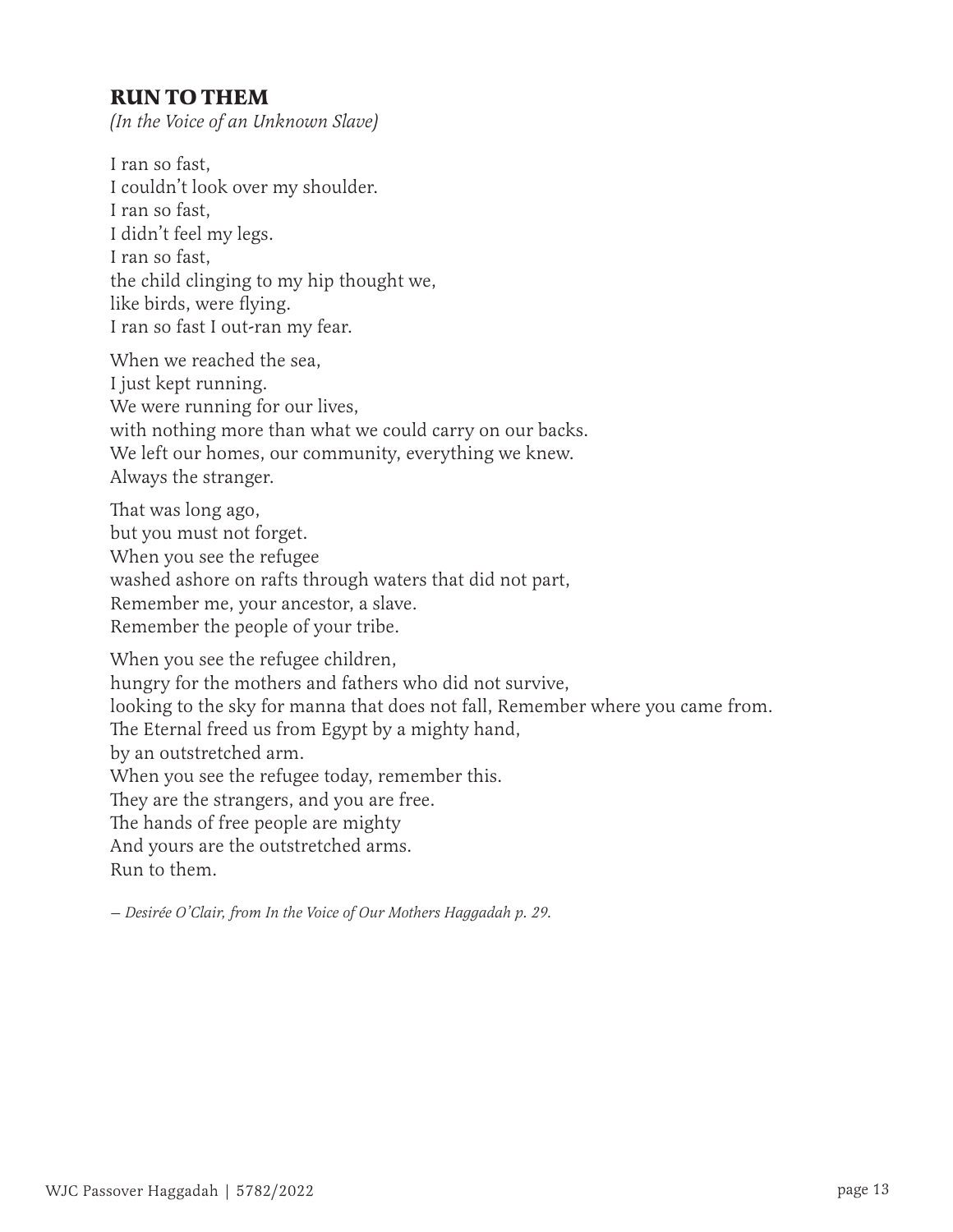#### **A NEW DAYENU**

It is time for a new *Dayenu*.

*Dayenu* means "we have enough, we need no more."

Our nature is to want, to want, to want more.

Every advertisement, every sales pitch aims to stimulate

that urge for more.

Our insatiability has led to the devastation and

rape of our Mother Earth.

We are steadily sickening our Mother, the very source and sustainer of our existence, because of our greedy appetites.

This is madness.

This is the madness of Pharaoh. The madness of all tyrants is that, in their blindness, in their self-centeredness, in their lust for more, they crush the very workers upon whom their own wealth depends. Tyrants, therefore, cannot endure. They run the well dry, and their dreams of omnipotence crumble at their feet.

Humanity, in our illusions of omnipotence, have become the Pharaohs of our Mother Earth. We must wrench ourselves out of this fever dream. If we do not, our civilization will also crumble, with untold devastation and suffering in its wake.

We Jews tell this tale on Passover for a reason: so that we might resist our own urge to become Pharaohs. Rather, we recommit ourselves to serve Life Unfolding. To do so, we must be able to say "*dayenu*, we have enough". The collective failure of our species to say *dayenu* places our very planet in bondage, struggling to breathe.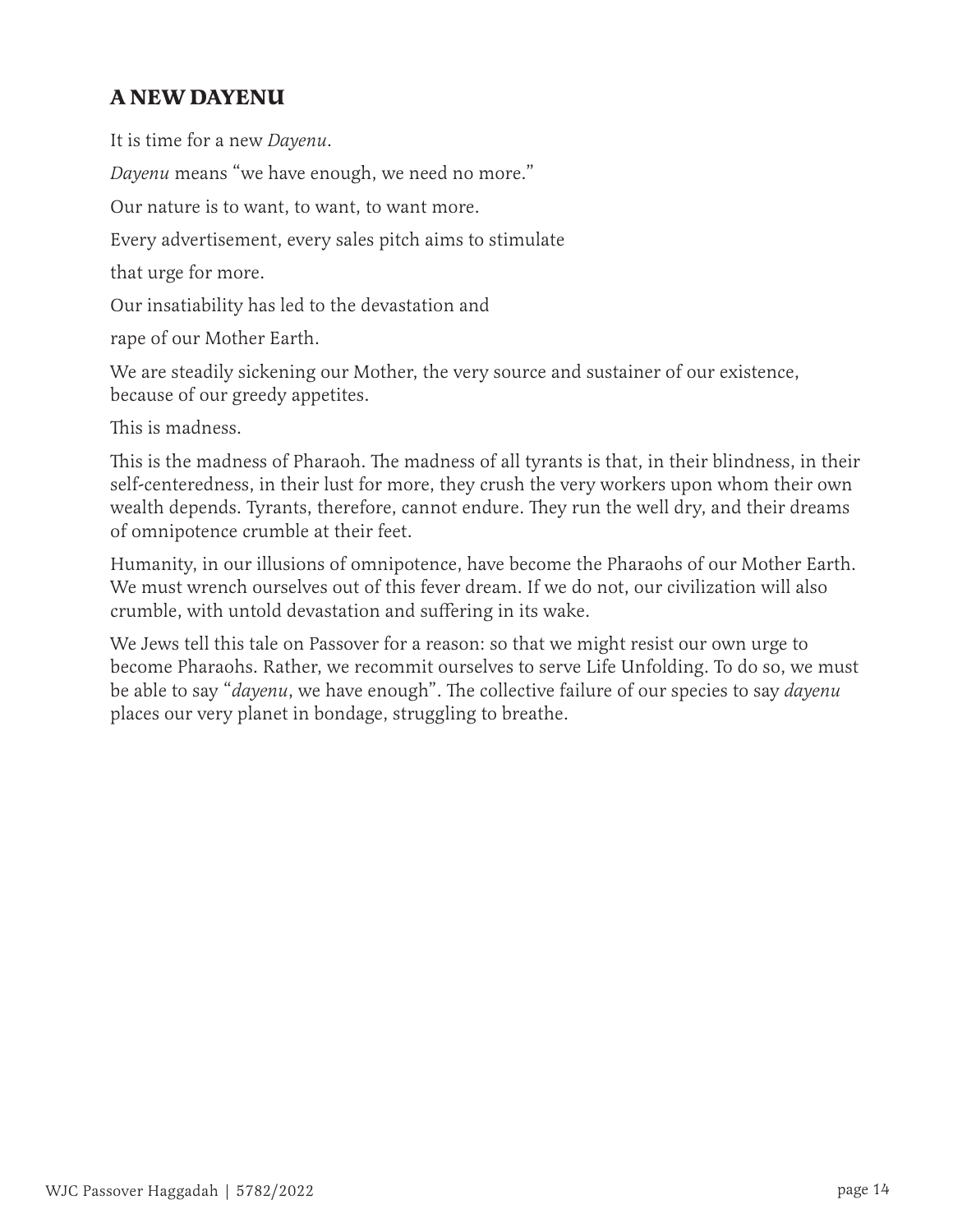#### **It is time for a new Dayenu:**

For the sake of our kin the birds, we say *Dayenu*, We have enough. For the sake of our kin the whales, we say *Dayenu*, We have enough. For the sake of our kin the trees, we say *Dayenu*, We have enough. For the sake of our kin the hungry, we say *Dayenu*, We have enough. For the sake of our kin the coral reefs and all the life within them, we say *Dayenu*, We have enough. For the sake of the mushrooms and all the hidden life of the forests, we say *Dayenu*, We have enough. For the sake of all creation, which holds us generously in its hands, we say *Dayenu*, We have enough. May we be filled with the simple goodness of being alive, so that we can say *Dayenu*, We have enough. May we enjoy a cup of tea so fully that we can say *Dayenu*, We have enough.

May we temper our greed and give of ourselves freely, so that we can say *Dayenu*, We have enough.

May we commit ourselves tonight to remembering that

*Dayenu*, We truly have enough.

#### **DAYENU**

אִלּוּ הוֹצִיאָנוּ מִמְּצְרַיִם – דַיֵּנו אִלּוּ נָתַן לָנוּ אֶת הָשַׁבָּת – דַיֵּנוּ אִלּוּ נָתַן לָנוּ אֶת הַתּוֹרָה – דַיֵּנוּ

*Ilu hotzi, hotzianu hotzianu mimitzrayim Hotzianu mimitzrayim DAYENU* 

*Ilu natan, natan lanu natan lanu et hashabbat natan lanu et hashabbat DAYENU* 

*Ilu natan, natan lanu natan lanu et hatorah natan lanu et hatorah DAYENU*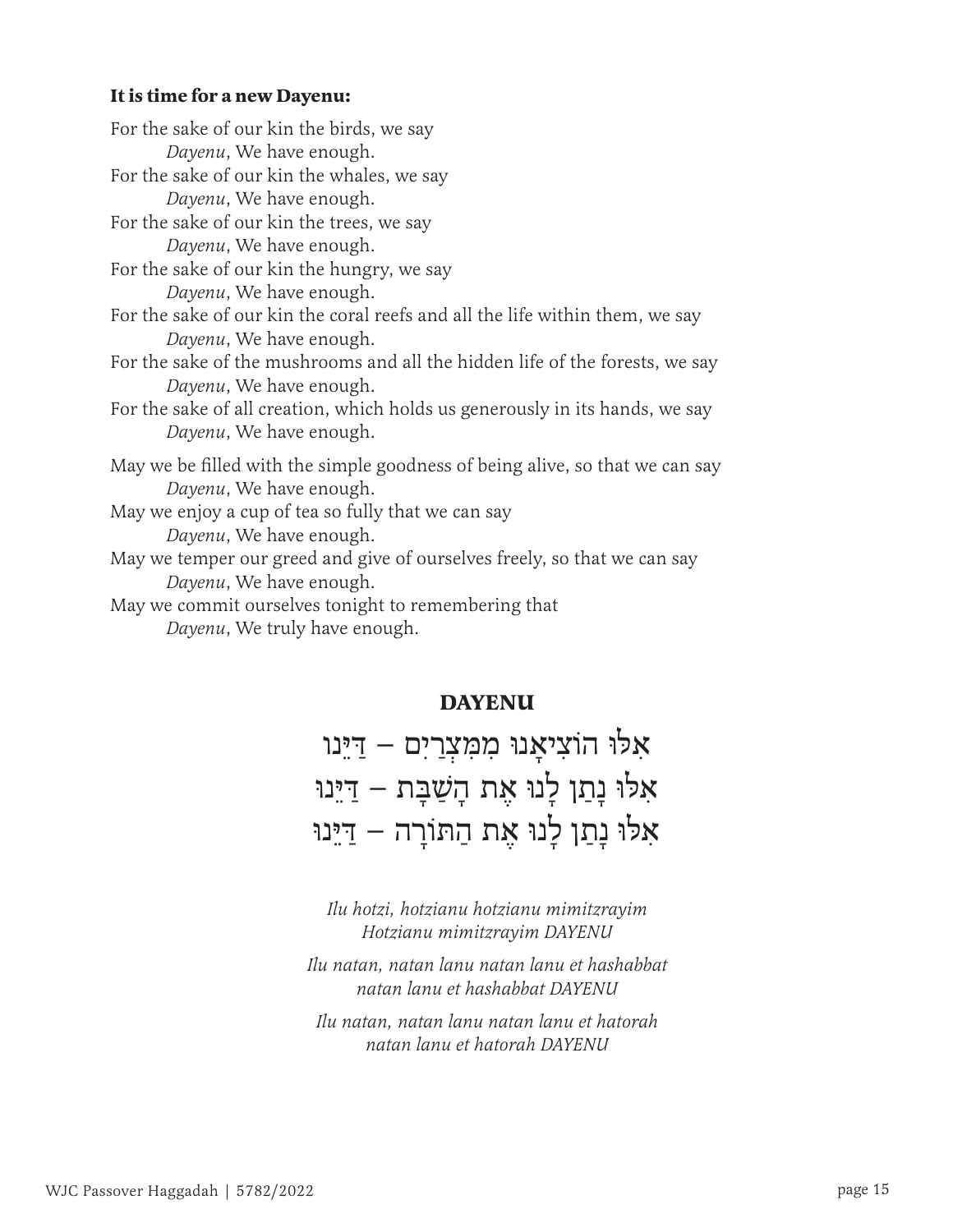בְּכָל־דּוֹר וָדוֹר חַיָּב אָדָם לִרְאוֹת אֶת־עַצְמוֹ כְּאִלּוּ הוּא יָצָא מִמִּצְרְיָם<br>שֶׁנֶּאֱמַר: וְהִנִּדְתָּ לְבִנְךָּ בַּיּוֹם הַהוּא לֵאמַר: בַּעֲבוּר זֶה עָשָׂה יהוה לִי בְּצָאתִי מִמִּצְרְיִם: לֹא אֶת־אֲבוֹתֵינוּ בִּלְבָד גָּאַל הַקָּדוֹשׁ בְּרוּךְ הוּא<br>אֶלָּא אַף אוֹהְנוּ גָּאַל עִמְּהֶם שֶׁנֶּאֶמַר: וְאוֹהְנוּ הוֹצִיא מִשָּׁם לְמַעַן<br>הָבִיא אֹהֳנוּ לֶהֶת לְנוּ אֶת־הָאָרֶץ אֲשֶׁר נִשְּׁ

In every generation, every individual should view themselves

as personally having gone forth from Egypt, as it is said:

"You shall explain to your child on that day, it is because of what the Eternal One did for me when I went free from Egypt" (Exodus 13:8). For God redeemed not only our ancestors; God redeemed us with them, as it is said, "God freed us from there, that God might take us and give us the land that God had promised on oath to our ancestors" (Deuteronomy 6:23).

# לָפִיכָךְ אֲנִחְנוּ חַיְּבִים לְהוֹדוֹת לְהַלֵּל לְשַׁבֵּחַ לְפָאֵר לְרוֹמֵם לְהַדֵּר לְבָרֵךְ לְעַלֵּה וּלְקַלֵּס לְמִי שֶׁעָשָׂה לַאֲבוֹתֵינוּ וְלֵנוּ אֶת־כָּל־הַנִּסִּים<br>הָאֵלּוּ: הוֹצִיאֲנוּ מֵעַבְדוּת לְחֵרוּת מִיְּגוֹן לְשִׂמְחָה וּמֵאֵבֶל לְיוֹם טוֹב<br>וּמֵאֲפֵלָה לְאוֹר גָּדוֹל וּמִשִּׁעְבּוּד לִגְאָ

Therefore we should give thanks, praise, uplift, adore, glorify, magnify and bless the One who performed all these miracles for our ancestors and for us. God took us from slavery to freedom, from sorrow to happiness, from mourning to celebration, from darkness to great light, from slavery to redemption.

Let us sing before God a new song, Halleluyah!

# וְנֹאמַר לְפַנַיו שִׁירַה חֲדַשָּׁה הַלְלוּיַה**!**

*V'nomar l'fanav shirah hadashah* 

*Halleluyah!*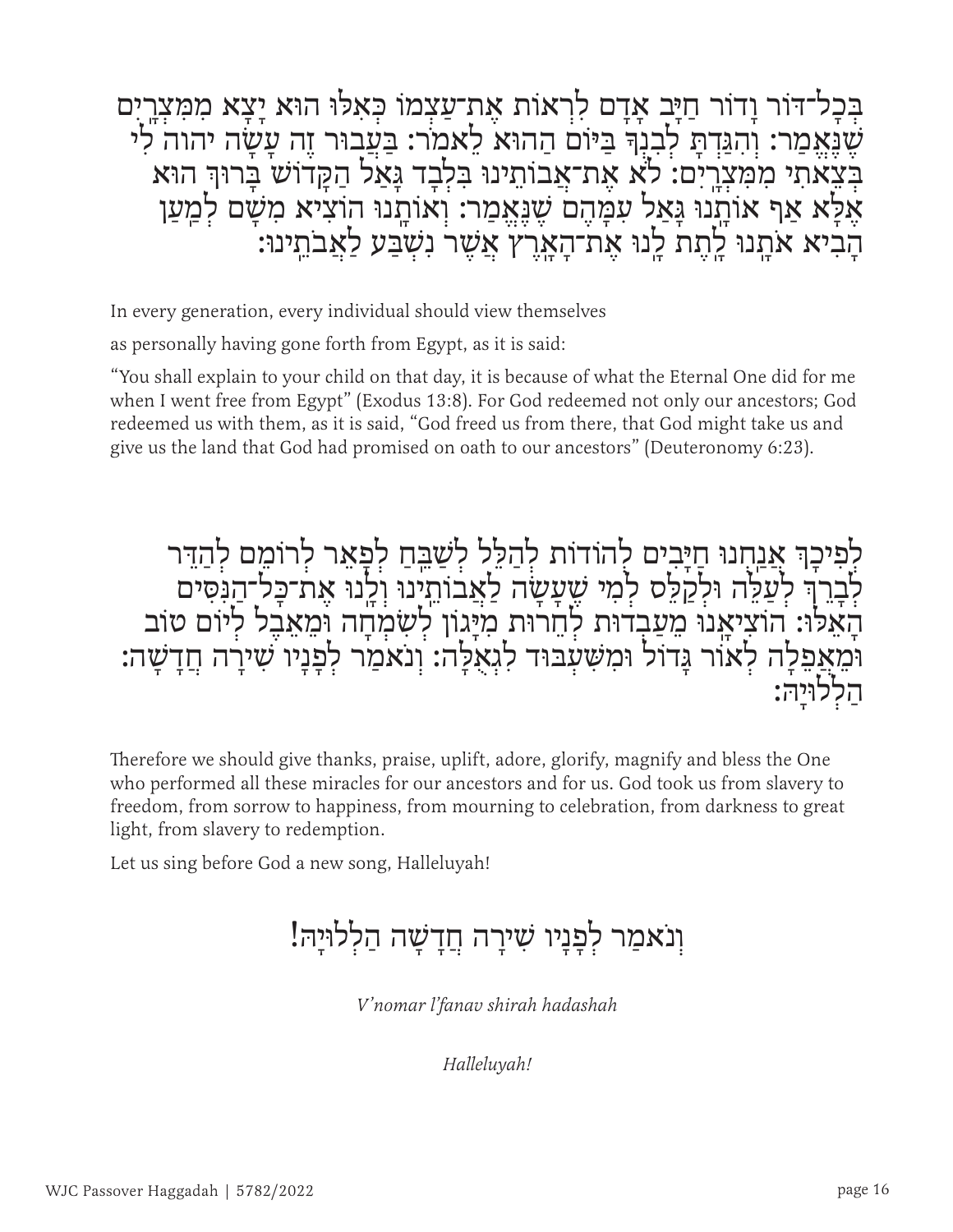לְפִיכְךָ אֲנַחְנוּ חַיָּבִים לַעֲבוֹד לִצְעֹק לְהִשְׁתַּדֵּל לְהִלְחֵם בְּעַד גְאוּלַת<br>בֹל יוֹשָׁבֵי תֵּבֵל כִּמוֹ שֶׁנֵּאֵמַר: וְגֵר לֹא תְלִחַץ וְאַתֵּם יִדַעְתֵּם אֶת־נֶפֵּשׁ הַגֵּר כִּי־גֵרִים הֱיִיתֶם בְּאֶרֶץ מִצְרָיִם. וּלְתַקֵּן עֹוֹלַם בִּמַלְכוּת שַׁדַּי וִכֹל בְּנֵי בְּשָׂר יִקְרְאוּ בְּשִׁמְךָּ כְּמוֹ שֶׁנֶּאֶמַר: הִנֵּה יָמִים בְּאִים נְאָם אֲדֹנָי<br>יהוה וְהִשְׁלַחְתִי רָעָב בָּאָרֵץ לֹא־רָעַב לַלֵחֵם וִלֹא־צַמַא לַמַּיִם כִּי אִם־ לִשְׁמֹעַ אֵת דִבְרֵי יהוה. וְיִגַּל כַּמַּיִם מִשְׁפָּט וּצְדָקָה כְּנַחַל אֵיתָן. אָז נַשִׂיר שִׁיר חַדַש: לֹא יִשָׂא גּוֹי אֶל גּוֹי חָרֶב וְלֹא יִלְמְדוּ עוֹד מִלְחַמָּה. וְנֹאמַר הַלְלוּיְה:

Therefore we should work, speak out, strive, and fight for the redemption of all the people of the world, as it is written: "You shall not oppress a stranger, for you know the feelings of the stranger, having yourselves been strangers in the land of Egypt." (Exodus 23:9) Then the power of your rule will repair the world, and all the creatures of flesh will call on your name, as it is written: "A time is coming – declares my Eternal God – when I will send a famine upon the land: not a hunger for bread or a thirst for water, but for hearing the words of the Eternal One." "So let justice well up like water, and righteousness like a mighty stream." (Amos 8:11, 5:24) Then we will sing a new song:

"Nation shall not lift up sword against nation. Let them learn no longer ways of war" (Isaiah 2:4). And let us say Halleluyah.

*— A Night of Questions (adapted)*

# לֹא יִשָּׂא גּוֹי אֵל גּוֹי חֵרֵב לֹא יִלְמְדוּ עוֹד מִלְחָמָה:

*Lo yisa goy el goy herev lo yilmedu od milkhamah.*

And everyone 'neath their vine and fig tree Shall live in peace and unafraid And into plowshares beat their swords Nations shall learn war no more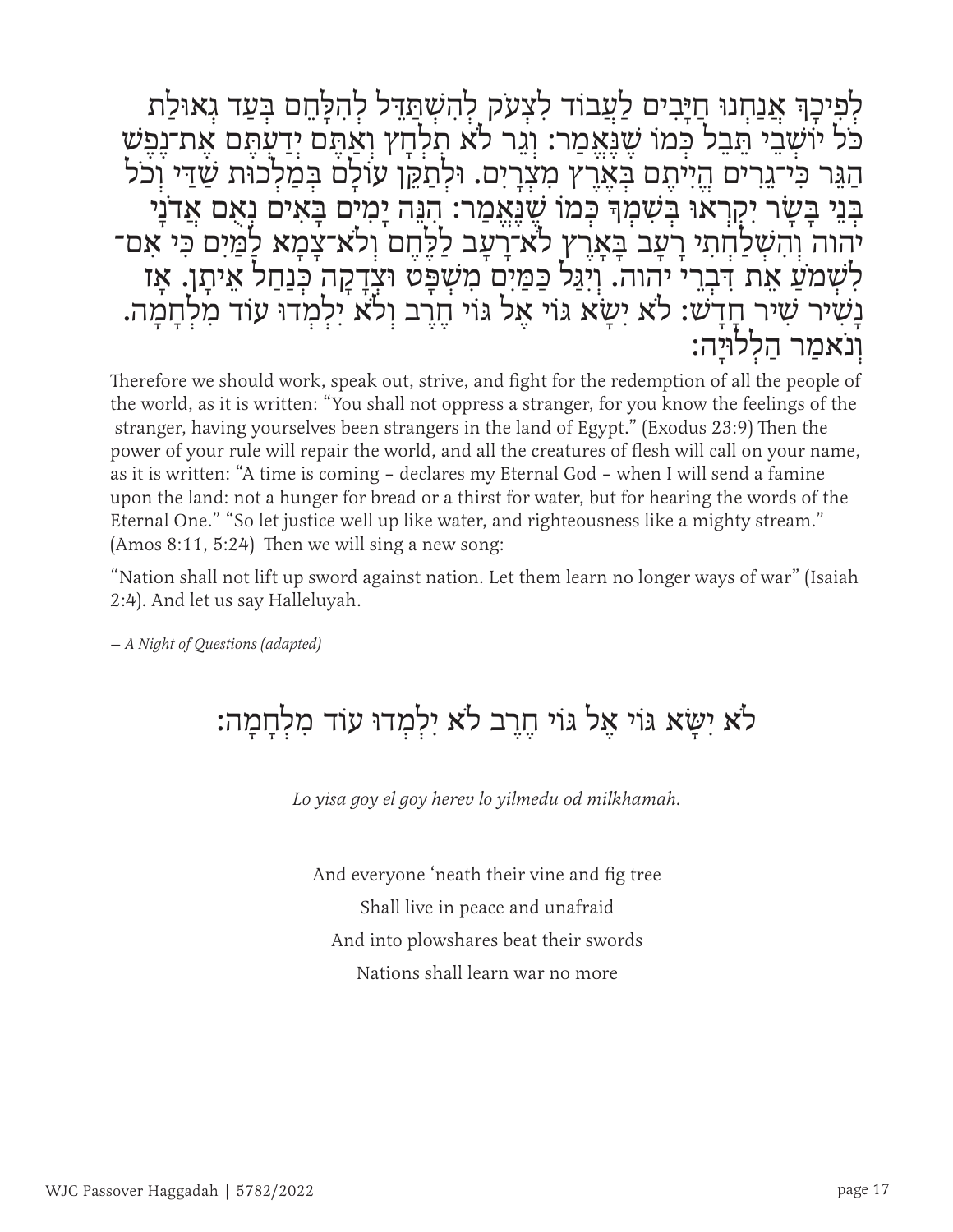#### **PSALM 114**

#### **B'tzeit Yisrael**

# בְּצֵאת יִשְׂרָאֵל מִמִצְרַיִם בֵּית יַעֲקֹב מֵעַם לֹעֵז הָיְתָה יְהוּדָה לְקָדְשֹוֹ<br>יִשְׂרָאֵל מַמִשִׁלוֹתָיו: הַיָּם רָאָה וַיַּנֹס הַיַּרְדֵּן יִסֹּב לְאָחוֹר: הֶהְרִים רָקְדוּ כֹאילים גִּבַעוֹת כִּבְנֵי צֹאן:

*B'tzeit yisraeil mimitzrayim beit ya'akov me'am lo'ez. Hayetah yehudah l'kodsho yisraeil mamshelotav. Ha'yam ra'ah va'yanos ha'yarden yisov l'akhor. He'harim rak'du he'eilim g'va'ot kivnei tzon.*

#### **Mah Lekha Hayam**

מה לְךְּ הַיַּם | Mah lekha hayam כי תנוּס | Ki tanus Ha'yardein | הַיַּרְדֵן תִסֹב לְאַחוֹר | Tisov l'akhor ההרים | He'harim תִרְקְדוּ כְאֵילִים | Tirk'du he'eylim  $G'$ גּבעות | G'va'ot E**בני־צֹאן** | Kivnei tzon מִלְפְנֵי אַדוֹן | Mi'lifnei adon Huli aretz | **אֲרֶץ** | מלפני | Milifney  $E$ אַלוה יעקב | Eloha ya'akov הַהֹפְכִי הַצוּר | Hahofkhi hatzur אֲגַם־מָיִם | Agam mayim חַלַמְיש | Halamish לְמַעָיָנוֹ־מַיִם | L'mayno Mayim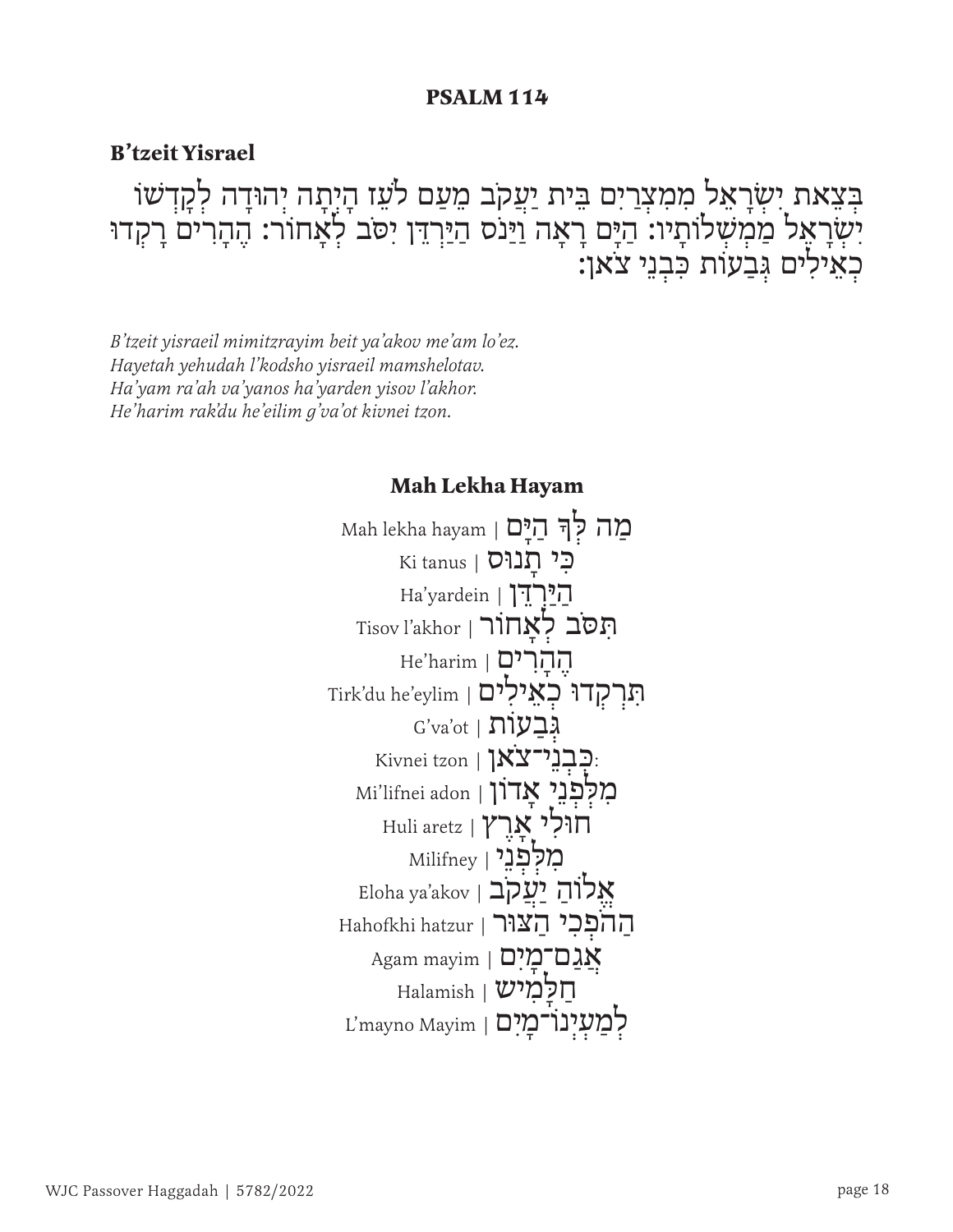What's wrong with you, O Sea, that you should flee? And you, O Jordan, that you turn around? You mountains, why do you rejoice like rams, You hills, like flocks of lambs? Tremble, earth, before the mighty one, Before the God of Jacob, Who turns the rock into a pool of water, The flint into a bubbling fount!

*— Translation Kol Haneshama, Shabbat Vehagim, Reconstructionist Press, 1996*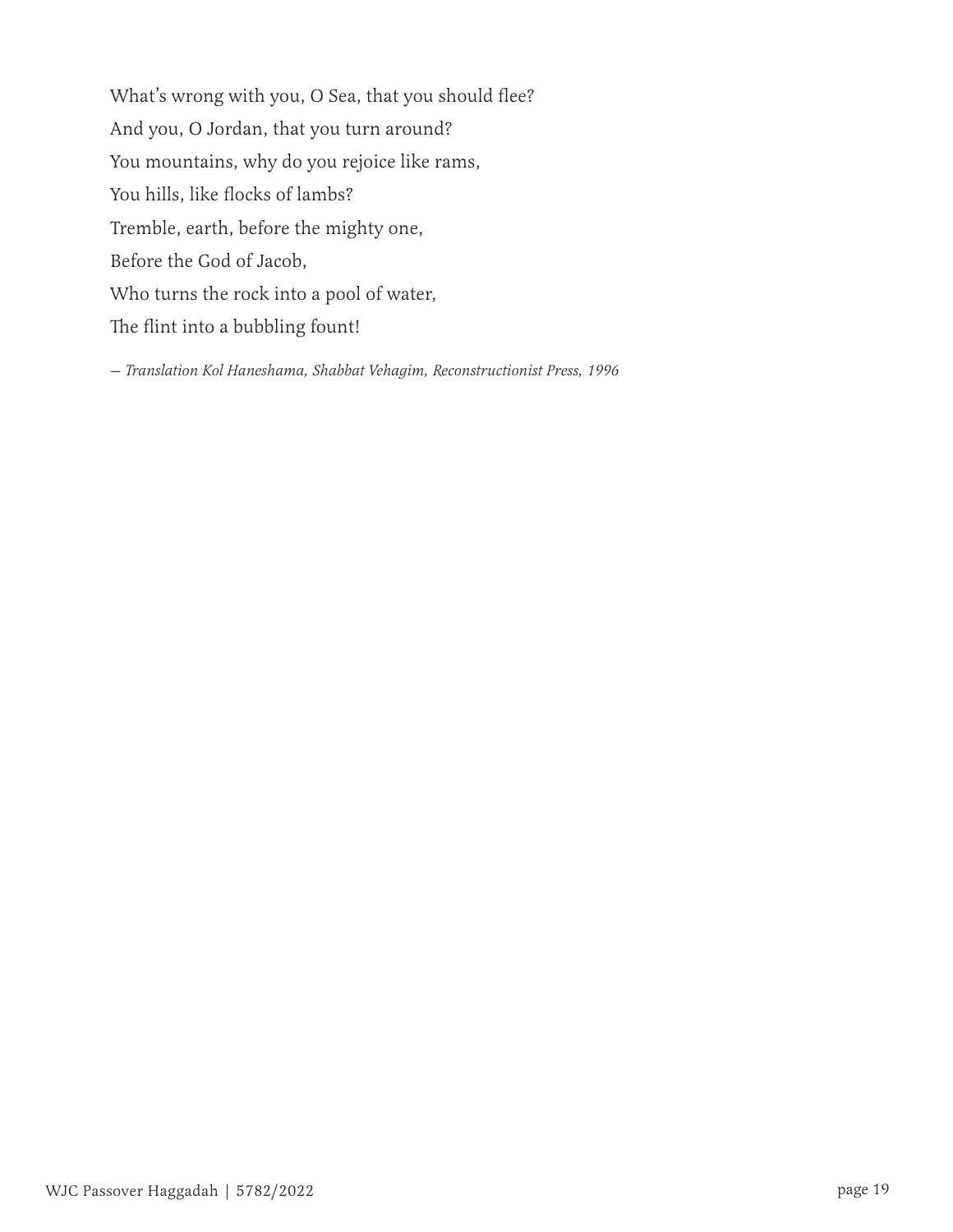#### **THE SECOND CUP**

*(Raise your cup)*

## בָרוּךְ אַתָּה יהוה אֱלֹהֵינוּ מֶלֶךְ הָעוֹלָם ּבּוֹרֵא פְּרִי הַגָּפֶן:

*Barukh atah Adonai, Eloheinu melekh ha'olam, borei p'ri hagafen.*

Blessed are you, Source of Life our God, who creates the fruit of the vine.

## **Rokhtzah – Handwashing | רחצה**

Once again we wash our hands

# בְּרוּךְ אַתָּה יהוה אֱלֹהֵינוּ מֶלֶךְ הָעָוֹלָם אֲשֶׁר קִדְּשָׁנוּ<br>בְּמִצְוֹתָיו וְצִוָּנוּ עַל נְטִילַת יָדָיִם:

*Barukh atah Adonai, Eloheinu melekh ha'olam, asher kidshanu b'mitzvotav v'tzivanu al netilat yadayim.*

Blessed are you, Eternal One our God, your presence fills the Universe, you have made us holy with your mitzvot and commanded us to wash our hands.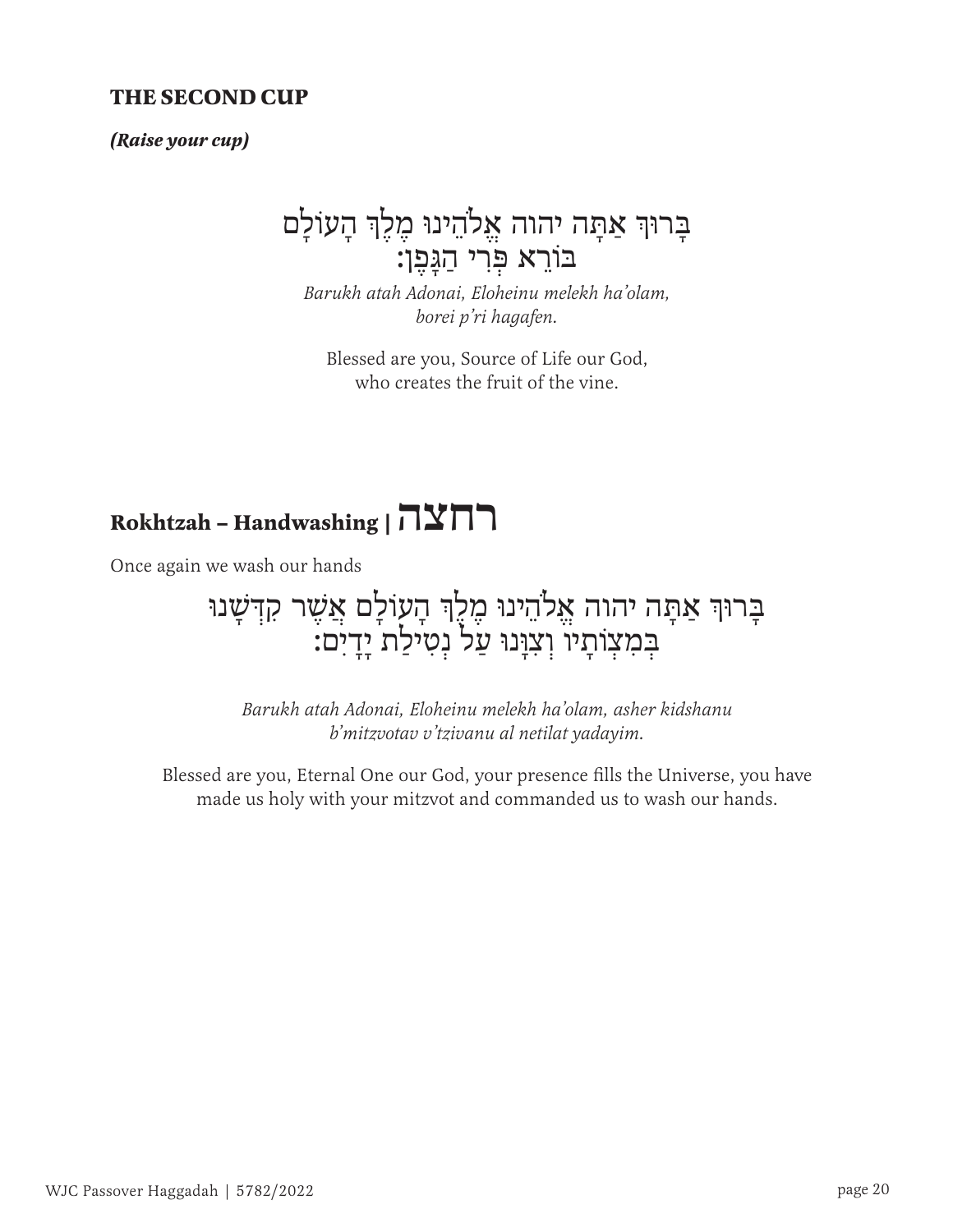#### **PESAKH, MATZAH, MAROR**

Rabban Gamliel would say: "Those who have not explained three things have not fulfilled their obligation. These are the Pesakh lamb, the matzah and the maror."

#### *Point to the roasted beet:*

פֵּסַח עַל שׁוּם מַה?

*Pesakh al shum mah?* 

Why the Pesakh lamb?

The roasted lamb shank (represented in our seder by a roasted beet) is to remind us of the blood of the Pesakh sacrificial lamb. We painted that blood above our doors, so that God passed over our homes and spared us.

#### *Hold up the matzah:*

# מַצָּה עַל שׁוּם מָה?

*Matzah al shum mah?* 

Why the Matzah?

To remind us that even before the dough had time to rise, our ancestors had to flee. And to remind us of the simple flatbread of poor people the world over: grain and water - chapati, tortilla, matzah – so that we remember that even if we eat rich bread now, we commit ourselves to remain connected to the poor everywhere, with all our hearts, souls, and means.

*Hold up the maror:*

מַרוֹר עַל שׁוּם מַה?

*Maror al shum mah?* 

Why the Maror?

To remind ourselves of the embittered lives of the enslaved and the oppressed, for we know their feelings, having ourselves been enslaved in the land of Mitzrayim.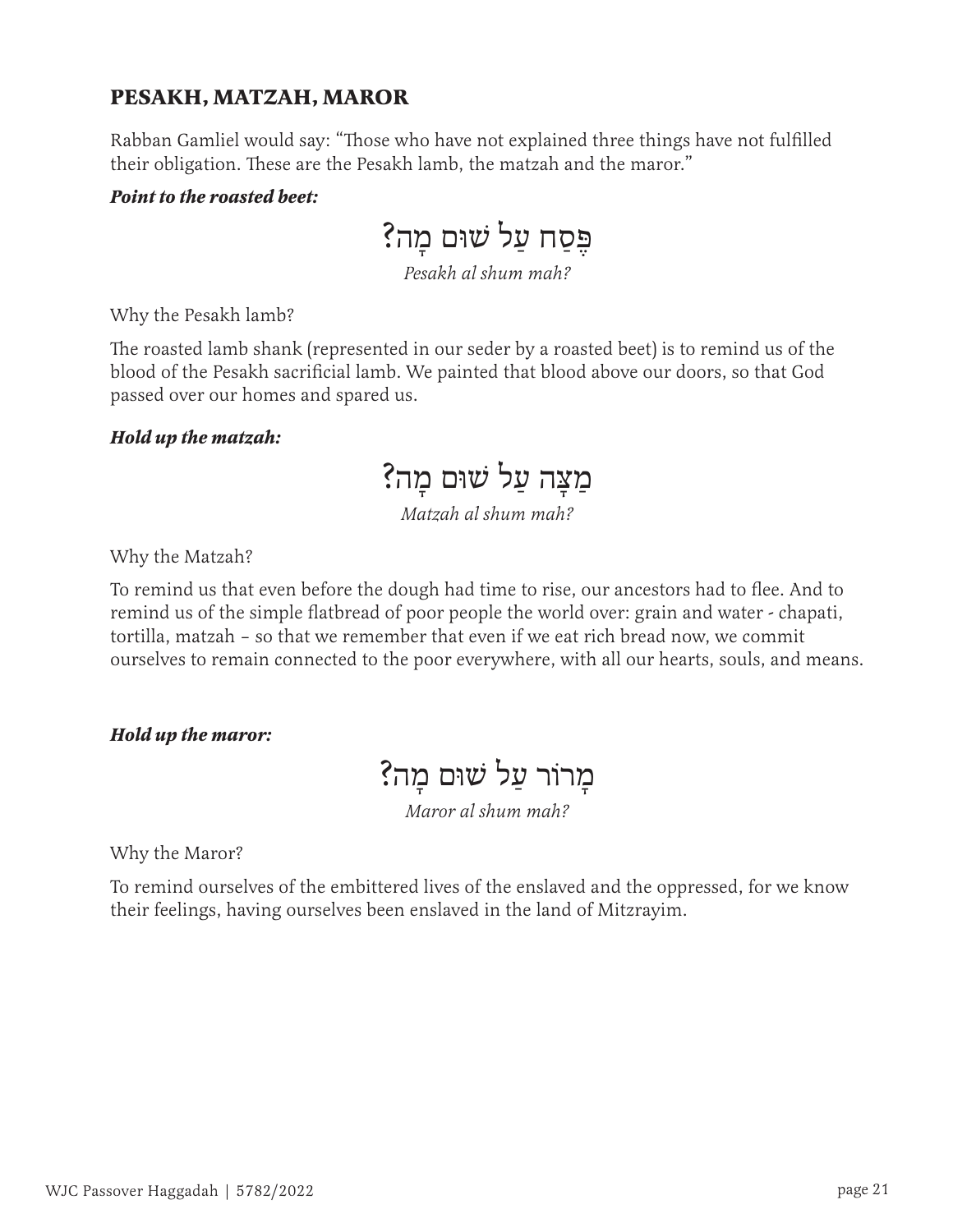# **Motzi Matzah – Blessing over Matzah | מצה מוציא**

# בְּרוּךְ אַתָּה יהוה אֱלֹהֵינוּ מֶלֶךְ הָעוֹלָם<br>הַמֹּוֹצִיא לֵחֵם מִן הַאַרֵץ:

 *Barukh atah Adonai, Eloheinu melekh ha'olam, hamotzi lekhem min ha'aretz.*

 Blessed are you, Source of Life our God, who brings forth bread from the earth.

# בְּרוּךְ אַתָּה יהוה אֱלֹהֵינוּ מֶלֶךְ הָעָוֹלָם אֲשֶׁר קִדְּשָׁנוּ<br>בִּמִצְוֹתֲיו וִצִוָּנוּ עַל אֲכִילַת מַצָּה**:**

 *Barukh atah Adonai, Eloheinu melekh ha'olam, asher kidshanu b'mitzvotav v'tzivanu al akhilat matzah.*

 Blessed are you, Eternal One our God, your presence fills the Universe, you have made us holy with your mitzvot and commanded us to eat matzah.

## **Maror – Bitter Herbs | מרור**

# בְּרוּךְ אַתָּה יהוה אֱלֹהֵינוּ מֶלֶךְ הָעוֹלָם אֲשֶׁר קִדְּשָׁנוּ<br>בִּמְצִוֹתַיו וְצִוַּנוּ עַל אֲכִילַת מַרוֹר:

*Barukh atah Adonai, Eloheinu melekh ha'olam, asher kidshanu b'mitzvotav v'tzivanu al akhilat maror.*

 Blessed are you, Eternal One our God, your presence fills the Universe, you have made us holy with your mitzvot and commanded us to eat maror.

## **Koreikh – Eating Matzah, Haroset, and Bitter Herbs Together | כורך**

What can the Haroset symbolize for us tonight?

*(Make a sandwich with matzah, maror and haroset, and eat.)*

**שלחן עורך | Oreikh Shulkhan**

Enjoy the Meal!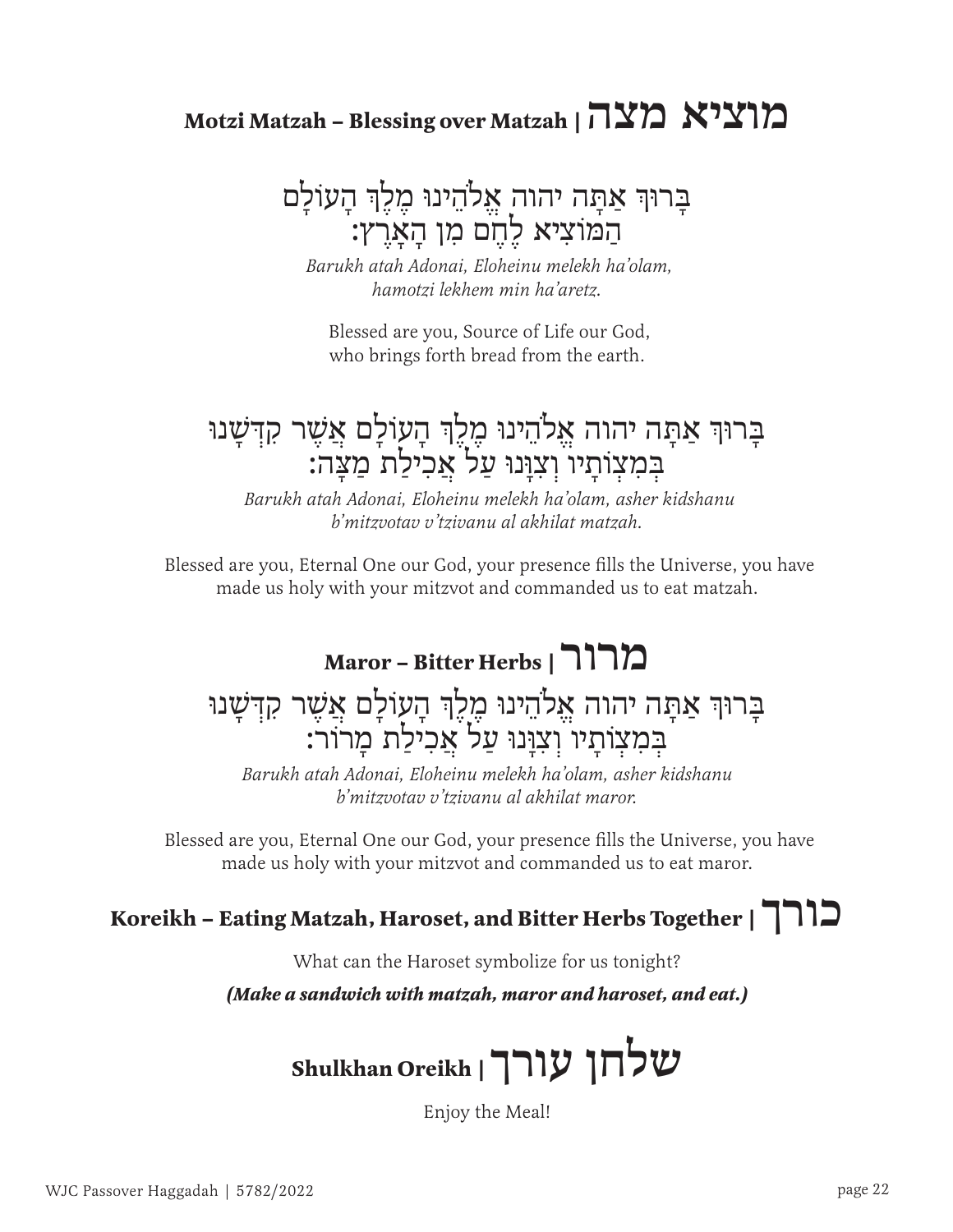## **Tzafun – Finding and Eating the Afikoman | צפון**

*(Share the afikoman.)*

### **Bareikh — Grace after the Meal | ברך**

The silver rain, the shining sun, The fields where scarlet poppies run, And all the ripples of the wheat Are in the bread that I do eat

So when I sit for every meal And say a grace, I always feel That I am eating rain and sun, And fields where scarlet poppies run.

*— Alice Corbin Henderson*

#### **THE THIRD CUP**

*Raise your cup!*

## בָרוּךְ אַתָּה יהוה אֱלֹהֵינוּ מֶלֶךְ הָעוֹלָם ּבֹורֵ א פְ רִ י הַ גָ פֶ ן:

*Barukh atah Adonai, Eloheinu melekh ha'olam, borei p'ri hagafen.*

 Blessed are you, Source of Life our God, who creates the fruit of the vine.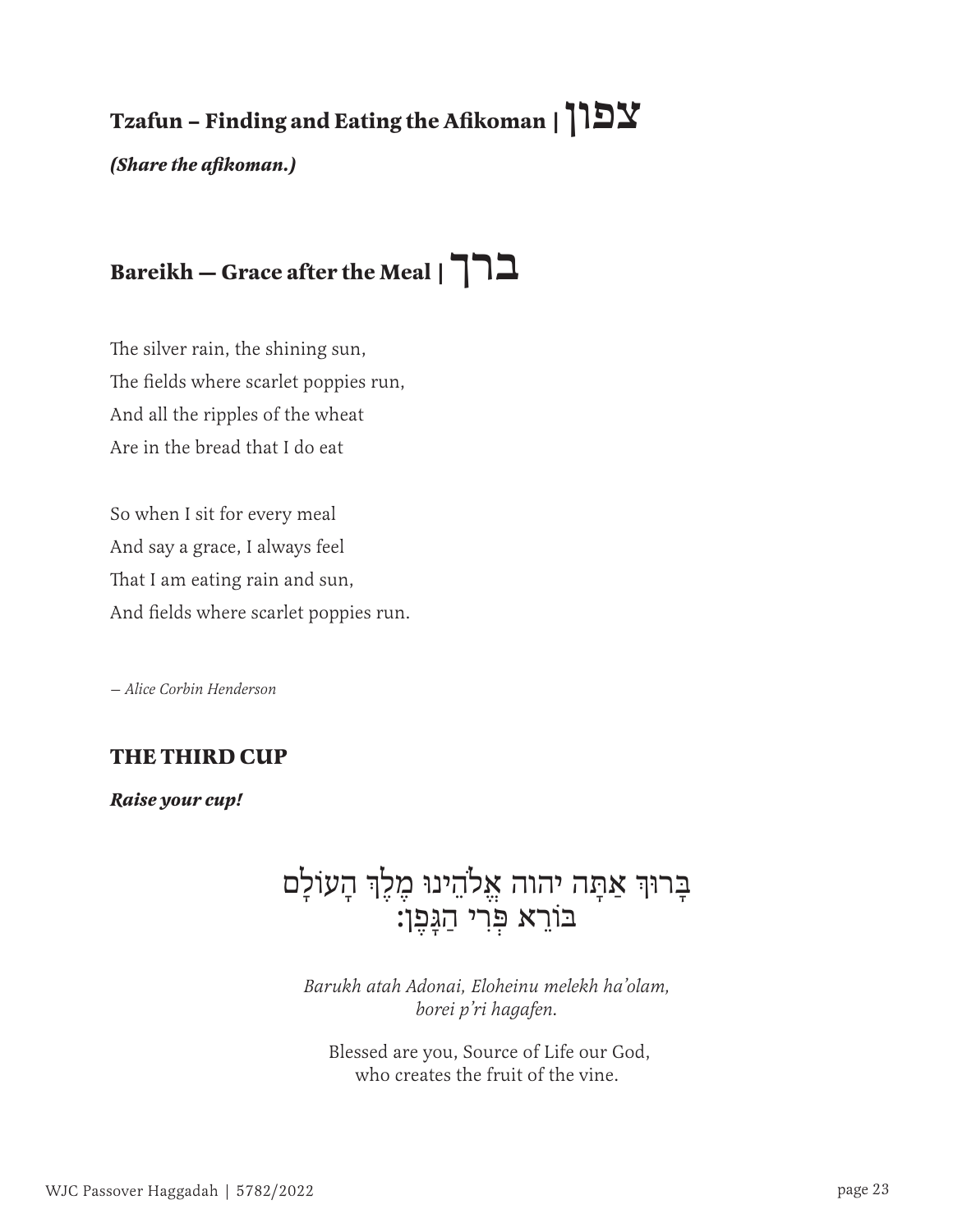#### **COUNTING THE OMER**

On the second day of Passover in ancient times, our ancestors brought the first sheaf of barley reaped that season as an offering to God. From that day, they began counting the days and weeks to Shavuot, when they would celebrate the beginning of the wheat harvest by offering loaves made of the first wheat.

After the Temple was destroyed and offerings were no longer brought, Jews added a new layer of meaning to this practice: the seven weeks between tonight and Shavuot also mark our journey from Egypt to the foot of Mount Sinai – the journey from liberation to revelation, from a ragtag collection of refugees to a community of Torah, a community of sacred purpose.

We are forever on this journey, and we renew it again tonight. And so we recite:

# בְּרוּךְ אַתָּה יהוה אֱלֹהֵינוּ מֶלֶךְ הָעוֹלָם אֲשֶׁר קִדְּשָׁנוּ בְּמִצְוֹתָיו וְצִוָּנוּ<br>עַל סִפִירַת הַעוֹמֵר:

*Barukh atah Adonai, Eloheinu melekh ha'olam, asher kidshanu b'mitzvotav v'tzivanu al sefirat ha'omer.*

Blessed are you, Eternal One our God, your presence fills the Universe, you have made us holy with your mitzvot and commanded us to count the Omer.

### ּהַיֹּוֹם יֹוֹם אֶחֲד לַעָּוֹמֵר:

*Hayom yom ekhad la'omer.*

Today is the first day of the Omer.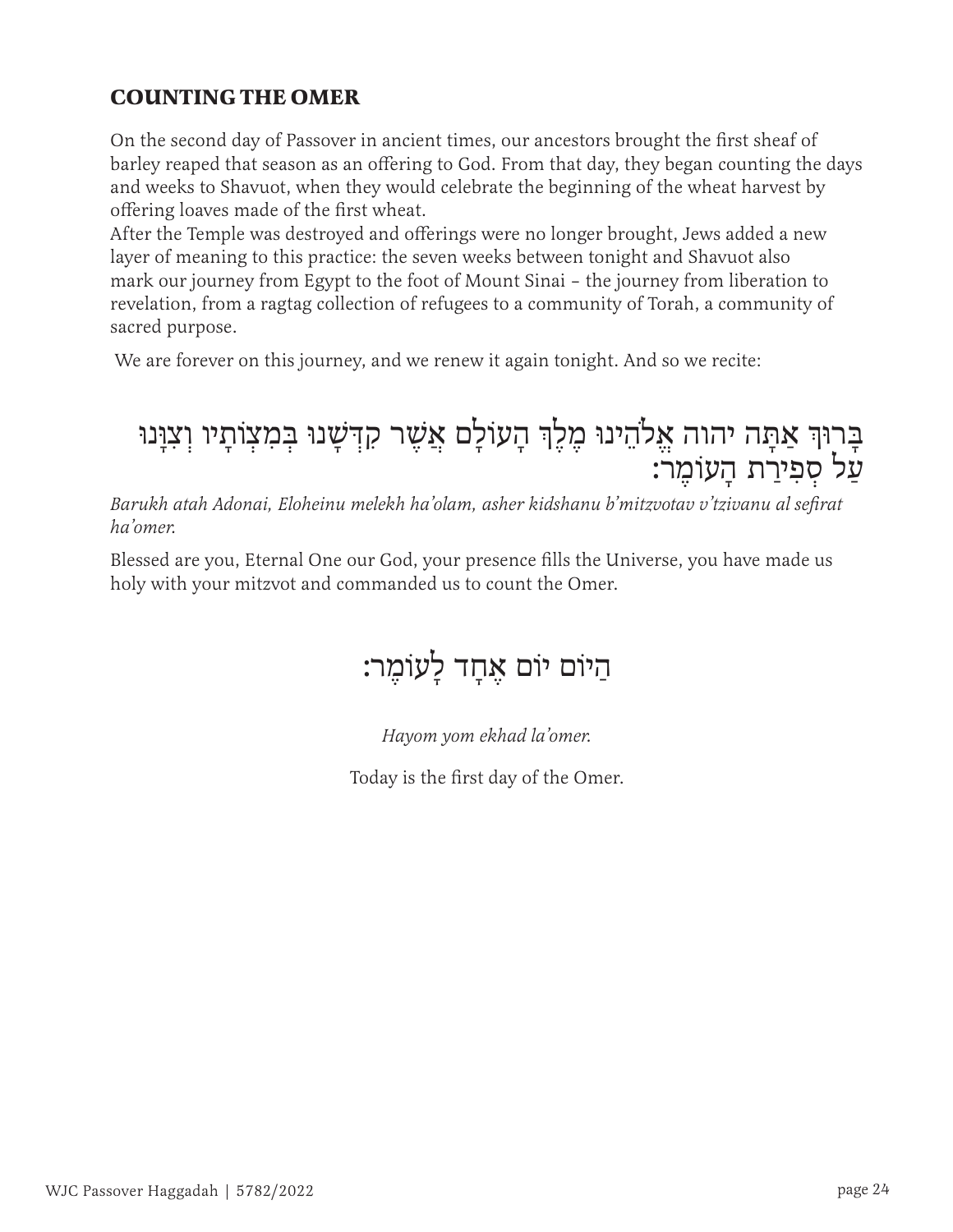#### **OPENING THE DOOR FOR ELIJAH AND MIRIAM**

We welcome into our homes tonight our supernal guests: Elijah the Prophet and Miriam the Prophet. Let us welcome them!

Come in, come in, Elijah! Elijah the Prophet is the one who will herald in the Messiah. Our tradition offers us many visions of what Messianic Days will look like.

Some say it will be a time of supernatural events and miracles.

But the Haftorah we recite just before Passover describes the great gift Elijah will bring this way: "And he will restore the hearts of parents to their children and the hearts of children to their parents."

Restoring love is the greatest miracle of all, it is a Messianic dream.

Elijah comes to every bris and baby naming to teach us this same lesson – that every single soul has a sacred role to play in the healing of hearts across this world.

Let that healing begin tonight in my home: Come Elijah, bless our hearts with love and forgiveness.

Come Elijah, enter this home, enter every home and drink from your honored cup.

Redeem us Elijah, free us from resentments, heal us from anger, Bring an end to all war and bloodshed.

Let a new time of healing begin tonight. Welcome Elijah, pull up a chair. We need you tonight more than ever

Come Now, Elijah, Heal our world.

Amen.

*— Rabbi Naomi Levy (adapted)*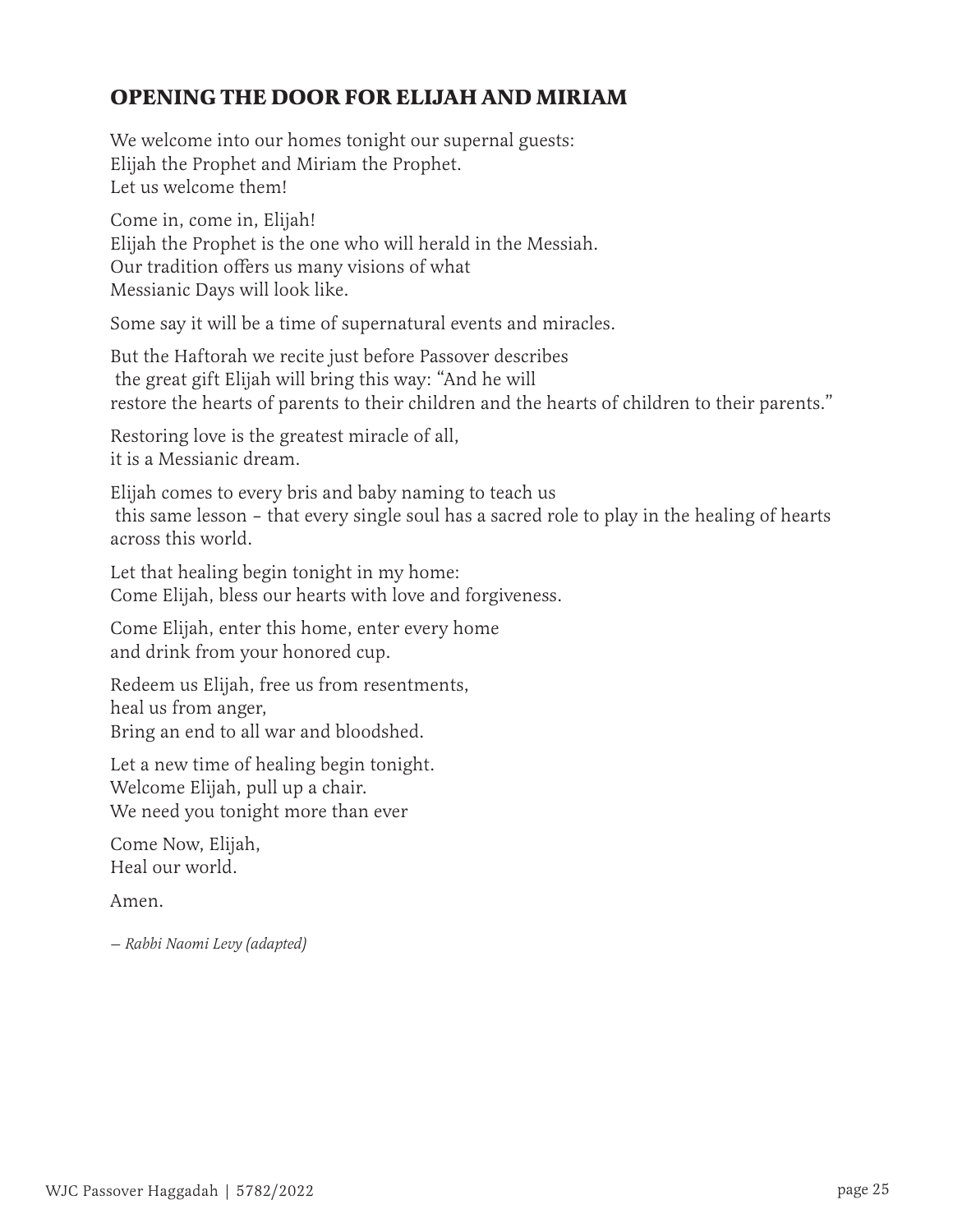# אֵלִיָּהוּ הַנָּבִיא אֵלִיָּהוּ הַתִּשְׁבִּי אֵלְיָּהוּ הַגִּלְעָדִי בִמְהֶרָה בִיַמְינוּ יַבֹא אֵלֵינוּ עָם מַשִׁיחַ בֶּן דַּוְד:

*Eliyahu hanavi, Eliyahu hatishbi, Eliyahu, Eliyahu, Eliyahu hagiladi.*

*Bimheirah v'yameinu yavo eileinu im mashiakh ben David, im mashiakh ben David*

Elijah the prophet come speedily and bring us redemption.

Come in, come in, Miriam!

Miriam peered through the bulrushes on the banks of the Nile and protected her baby brother Moses.

Miriam led us in song and dance when we reached the far side of the sea and found that we had escaped Pharaoh and were free.

And legend has it that Miriam's well accompanied us as we wandered in the Wilderness, so that we could quench our thirst.

Even today, we are told, at the end of each Shabbat the waters of Miriam's well overflow out to the world and sustain us all.

Come in, come in, Miriam, so we might drink from your waters and dance and sing with joy!

מִרְיָם הַנִּבִיאָה עֹז וְזִמְרָה בִּיָדָהּ מִרְיָם תִּרְקוֹד אִתֲנוּ לְהַגְדִּיל זִמְרַת עוֹלַם מִרְיָם תִּרְקוֹד אִתֲנוּ לְתַקֵּן אֵת הָעוֹלָם בִמְהֵרָה בִיָמֵינוּ הִיא תְּבִיאֵנוּ אֵל מֵי הַיִּשׁוּעַה

Miriam hanevi'ah oz v'zimrah b'yadah Miriam tirkod itanu l'hagdil zimrat olam Miriam tirkod itanu l'takein et ha'olam Bimheirah v'yameinu hi tevi'einu El mei hayeshu'ah, el mei hayeshu'ah

Miriam so brave and strong Prophetess of light and song Miriam, come dance among us To heal the world and right its wrongs.

*— Hebrew by Leila Gal Berner, English by Margot Stein*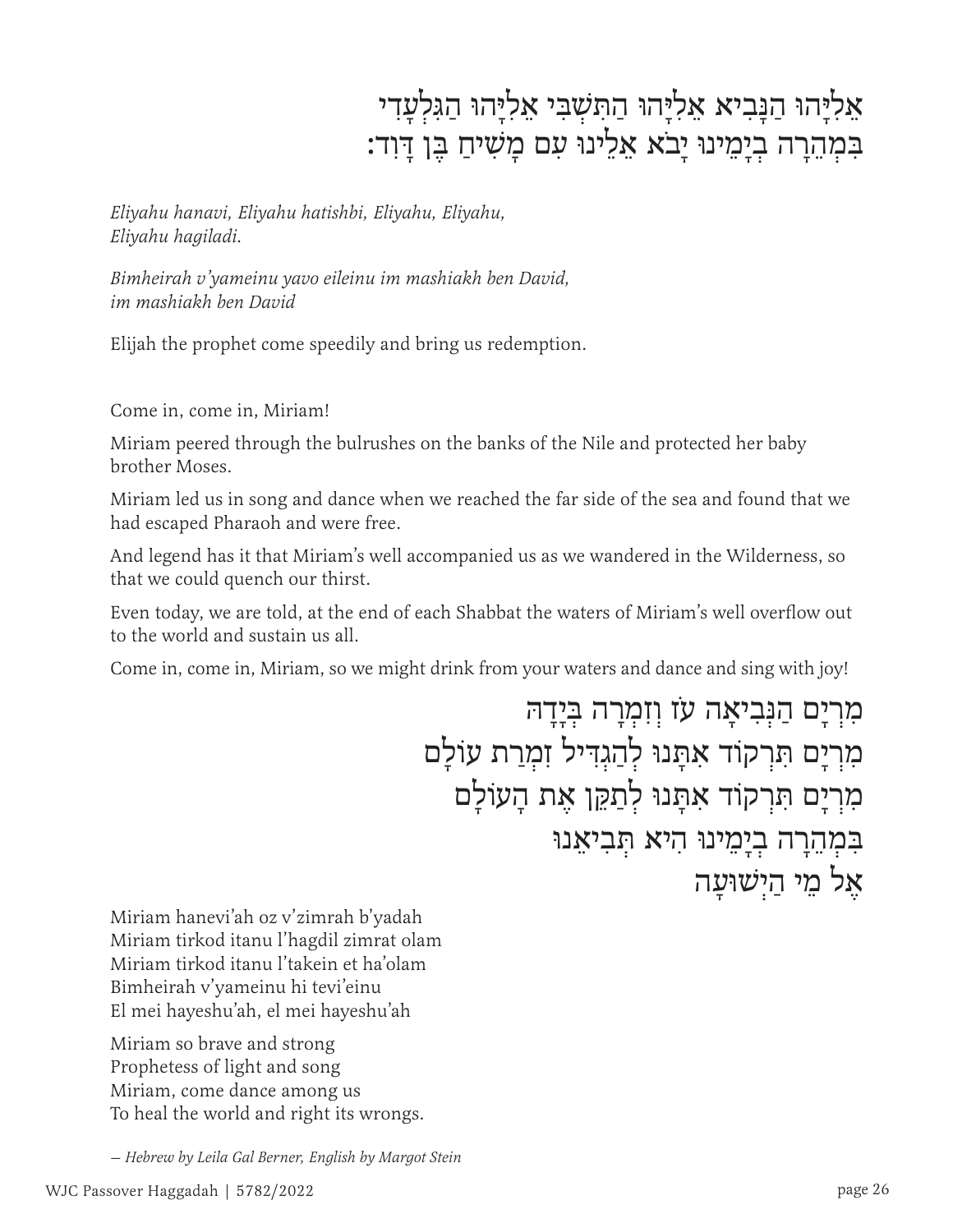# **Hallel – Singing! | הלל PRAYERS FOR PEACE**

עַל הַדְּבַשׁ וְעַל הַעַּקֵץ עַל הַמַּר וְהַמֵּתוֹק עַל כּתְּנוּ הַתִּינוֹקָת שמור אלי הטוב עַל האש המבערת עַל המים הזכים עַל הָאִישׁ הַשָּׁב הַבַּֿיְתָה מן המרחקים עַל כַּל אֵׁלֶּה עַל כַּל אַׁלָּה שמור נא לי אלי הטוב עַל הַדְּבַשׁ וְעַל הַעַּקֵץ עַל הַמֵּר וְהַמֵּתוֹק אל נא תַּעַקוֹר נטוֹעַ Al na ta'akor natu'a אַל תִּשְׁכַּח אֵת הַתִּקְוַה הַשְׁיּּבֵנִי וְאֲשׁוּבַה אֵל הַאֲרֵץ הַטּוֹבָה שמור אלי על זה הבית עַל הַגַּן עַל הַחוֹמַה מִיָּגוֹן מִפַּּחַד־פֶּֿתַע וממלחמה שמור על המעט שיש לי עַל הַאוֹר וְעַל הַטַּף עַל הַפּרִי שֵׁלֹא הִבְשִׁיל עוֹד ושנאסף .. Al kol eleh עַל כֵּל אֲלָה... מרשרש אילן ברוח al hasheket al habehi עַל הַשָּׂקַט עַל הַבֶּּכִי ...Al kol eleh עַל כַּל אַלְה...

#### AL KOL ELEH/על כל אלה

Al hadevash ve'al ha'oketz al hamar vehamatok al bitenu hatinoket shemor eli hatov. Al ha'esh hamevo'eret al hamayim hazakim al ha'ish hashav habaytah min hamerhakim. Al kol eleh al kol eleh shemor na li eli hatov al hadevash ve'al ha'oketz al hamar vehamatok. al tishkah et hatikvah hashiveni ve'ashuvah el ha'aretz hatovah. Shemor eli al zeh habayit al hagan al hahomah miyagon mipahad peta umimilhamah. Shemor al hame'at sheyesh li al ha'or ve'al hataf al haperi shelo hivshil od veshene'esaf. Merashresh ilan baru'ah merahok nosher kohav מרחוק נושר כוכב mishalot libi bahosheh משאלות לבי בחשד nirshamot aḥshav. Ana shemor li al kol eleh אָנָא שְׁמוֹר לִי עַל כָּל אֵלֶה ve'al ahuvey nafshi ve'al zeh hashir.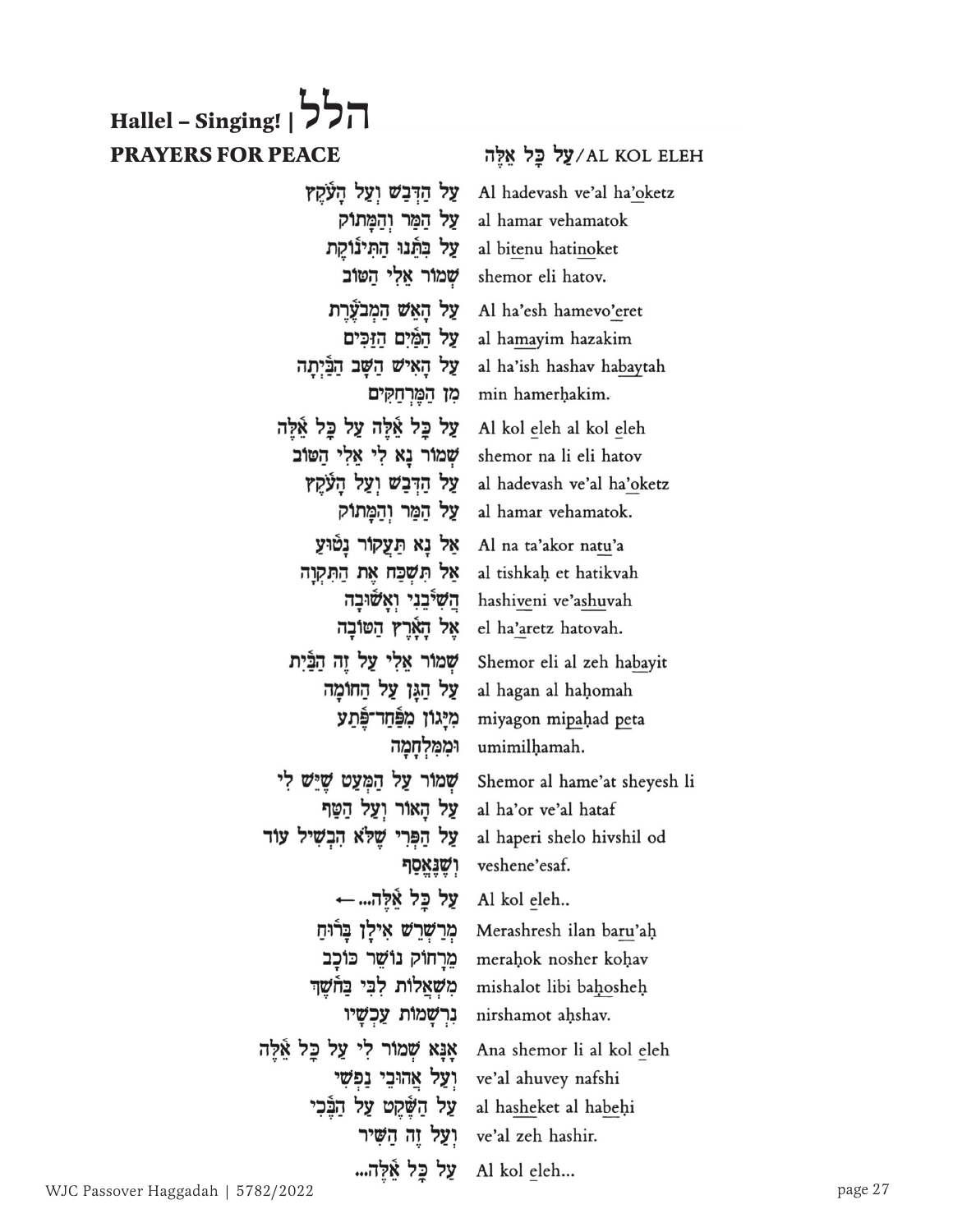On the honey and the thistle On the bitter and the sweet On our little baby daughter Blessing I entreat. On the fire brightly burning And the crystal waterfall Tired partner who's returning Dear God, bless them all.

#### Chorus:

Grant them blessing, grant them blessing, Peace and blessing, I entreat, Bless the honey and the thistle Bless the bitter with the sweet. Oh, uproot not what we have planted, Keep our ancient hope alive, And our prayer for peace and blessing, Let our homeland ever thrive.

 Guard this cottage, God, I pray you, And the garden, and the wall From all anguish, sudden terror, And from cruel war. Keep the little that you gave us, Guard the children, guard the town, Guard the fruit that hasn't ripened And the grain that's grown.

#### Chorus

The breeze rustles in the treetops Far off, a falling star Here in the dark I've listed My heart's prayers thus far. Guard all these that I now pray for All I've dearly loved so long And bless this silence, and this weeping And please bless this song.

#### Chorus

*— Naomi Shemer; English lyrics by Judith Kaplan Eisenstein and J.K.*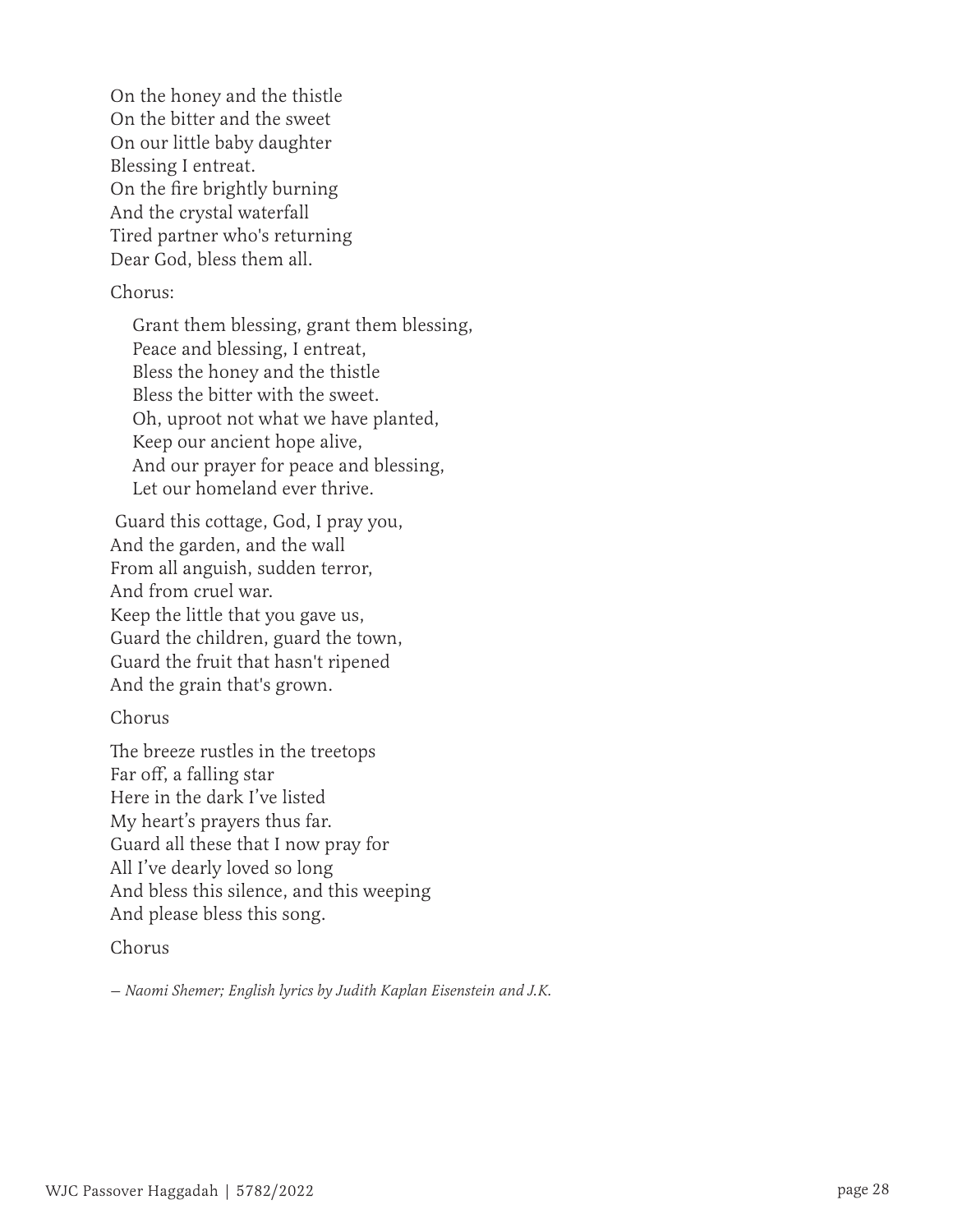#### **Peace Poem**

There's a name for war and killing And there's a name for giving in When you know another answer For me, the name is sin

But there's still time to turn around And make all hatred cease And give another name to living We could call it peace

And peace would be the road we walk Each step along the way Peace would be the way we work And peace the way we play

And in all we see that's different In all the things we know Peace would be the way we look Peace the way we grow

There's a name for separation There's a name for first and last When it's all of us or nothing For me, the name is past

But there's still time to turn around And make all hatred cease And give a name to all the future We could call it peace

And if peace is what we pray for And if peace is what we give Then peace will be the way we are And peace the way we live

For there still is time to turn around and make all hatred cease And give another name to living We could call it peace.

*— John Denver*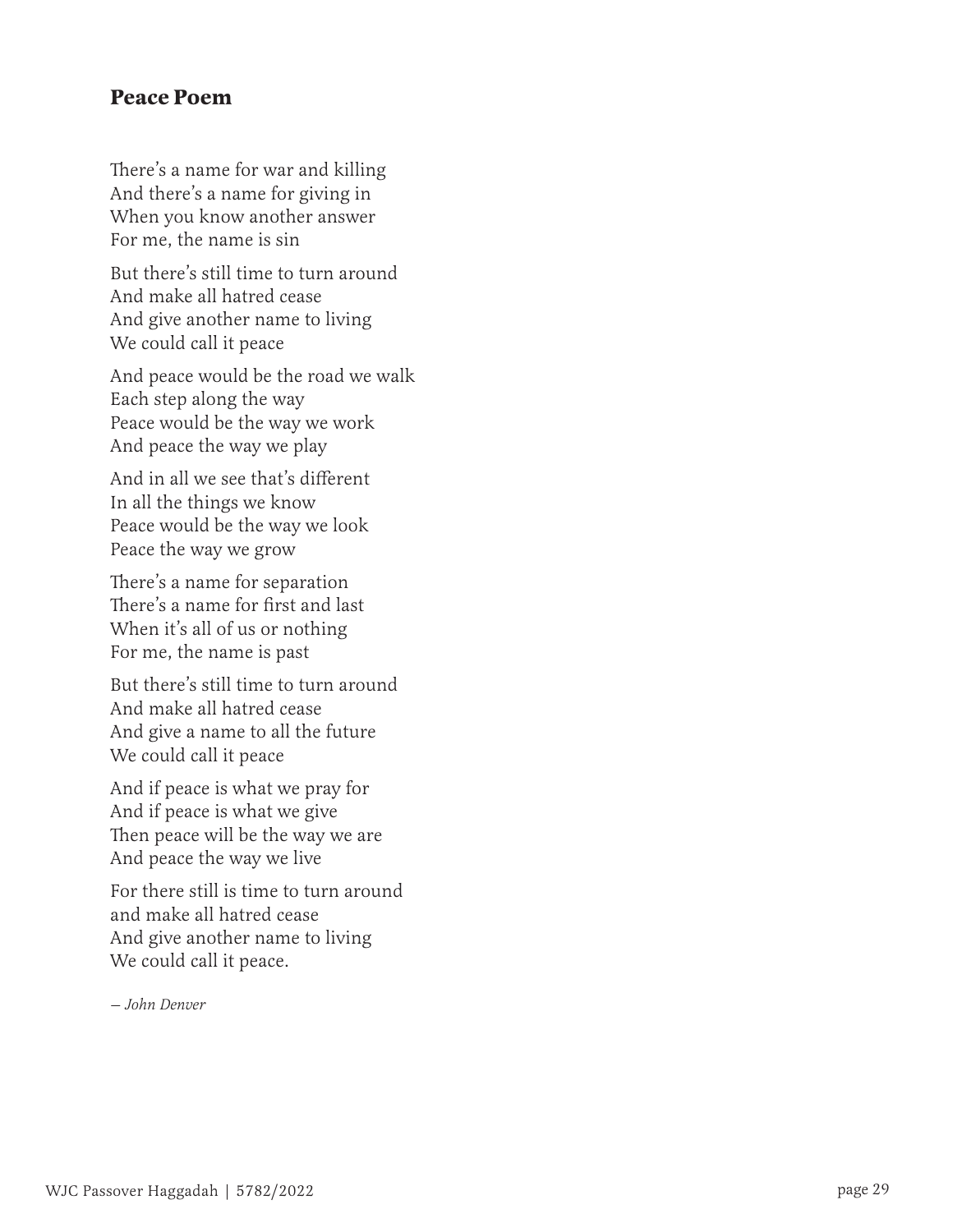#### **Last Night I Had the Strangest Dream**

Last night I had the strangest dream I ever dreamed before I dreamed the world had all agreed To put an end to war

I dreamed I saw a mighty room Filled with women and men And the paper they were signing said They'd never fight again

And when the paper was all signed And a million copies made They all joined hands and bowed their heads And grateful prayers were prayed

And the people in the streets below Were dancing round and round And guns and swords and uniforms Were scattered on the ground

Last night I had the strangest dream I ever dreamed before I dreamed the world had all agreed To put an end to war.

*— Ed McCurdy*

## עוֹשֶׂה שָׁלוֹם בִּמְרוֹמָיו הוּא יַעֲשֶׂה שָׁלֹוֹם עָלִינוּ

*Oseh shalom bimromav Hu ya'aseh shalom aleinu*

May the One Who brings peace Bring peace down

*— Elana Jagoda*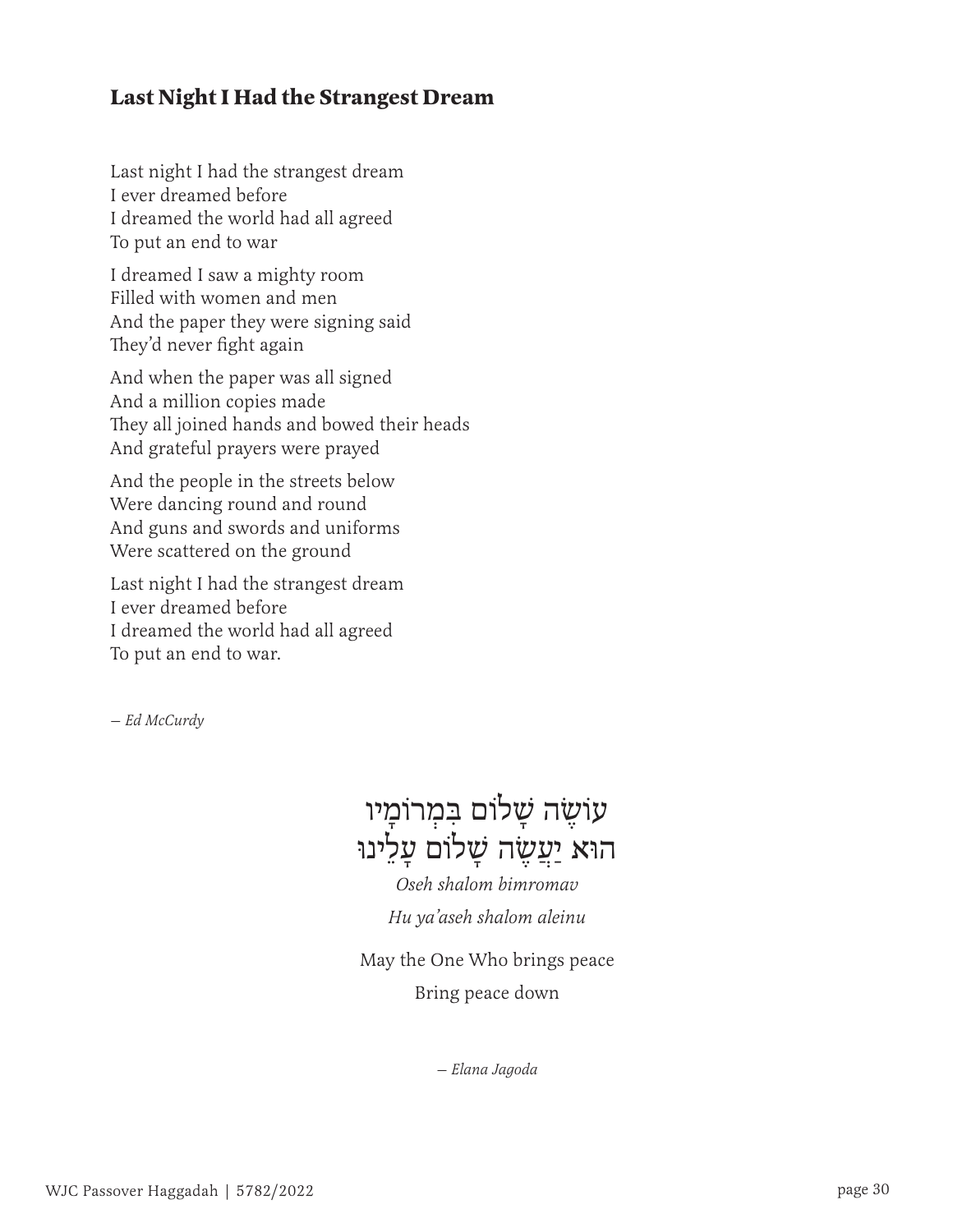## **Nirtzah – the End | נרצה**

*(Raise your cup!)*

# בְּרוּךְ אַתָּה יהוה אֱלֹהֵינוּ מֶלֶךְ הְעוֹלָם ּבּוֹרֵא פִּרִי הַגָּפֵן:

*Barukh atah Adonai, Eloheinu melekh ha'olam, borei p'ri hagafen.*

Blessed are you, Source of Life our God, who creates the fruit of the vine.

We conclude our Seder with words of prayer, hope and uplift:

Next Year in Jerusalem!

Next Year in Health!

Next Year with Family and Friends!

Next Year Feasting!

Next Year Rejoicing!

Next Year in Laughter!

Next Year in Love!

Next Year in Song and Celebration!

Next Year in Abundance!

Next Year in Peace!

Next Year in Blessings!

NEXT YEAR IN PERSON!

AMEN

*— Rabbi Naomi Levy*



*La'shanah haba'ah birushalayim!*